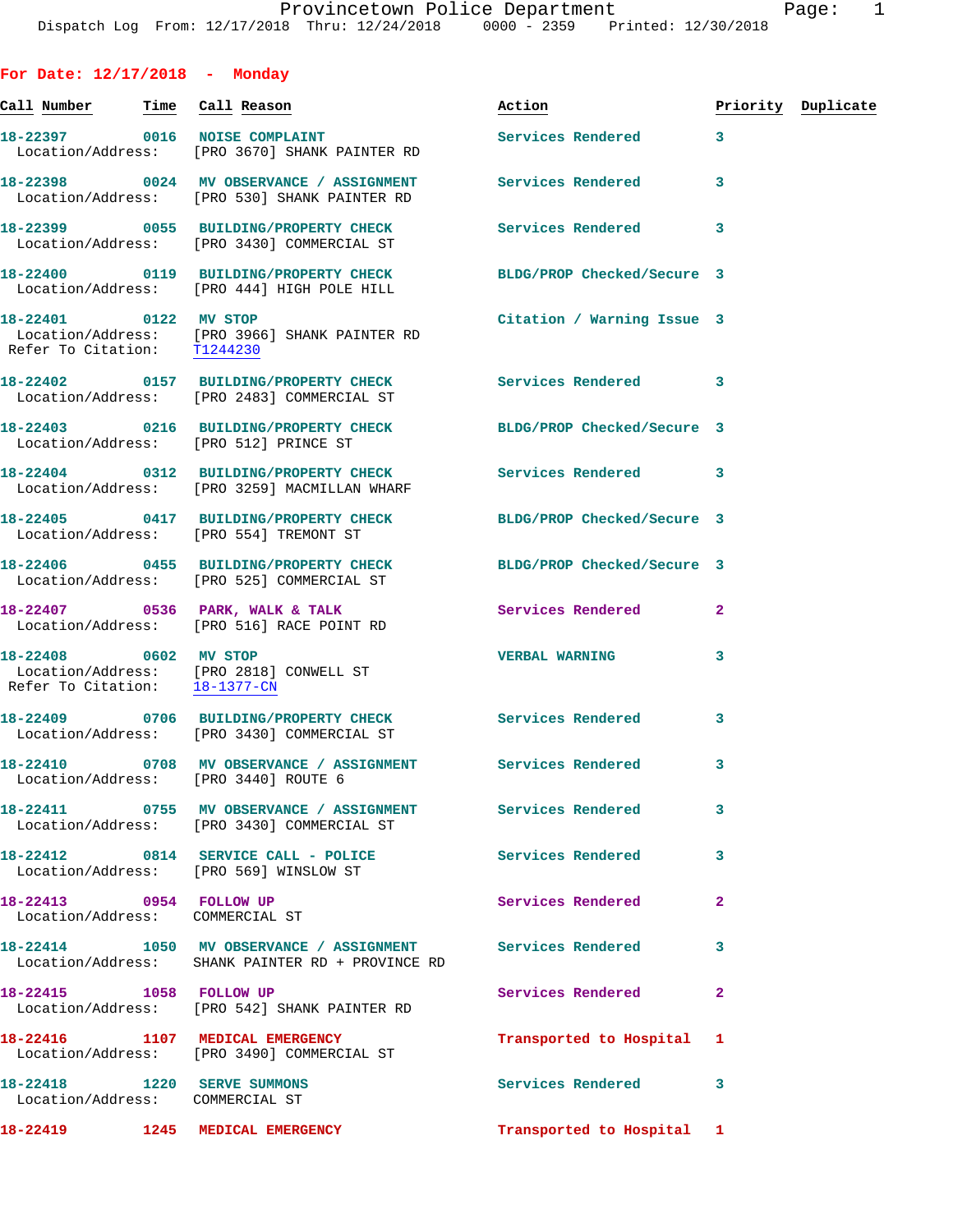|                                                                                               | Provincetown Police Department<br>Dispatch Log From: 12/17/2018 Thru: 12/24/2018 0000 - 2359 Printed: 12/30/2018 |                          | Page: 2                 |
|-----------------------------------------------------------------------------------------------|------------------------------------------------------------------------------------------------------------------|--------------------------|-------------------------|
|                                                                                               | Location/Address: [PRO 440] HARRY KEMP WAY                                                                       |                          |                         |
|                                                                                               | 18-22421 1400 BUILDING/PROPERTY CHECK BLDG/PROP Checked/Secure 3<br>Location/Address: [PRO 2898] JEROME SMITH RD |                          |                         |
|                                                                                               | 18-22422 1459 SERVICE CALL - POLICE<br>Location/Address: [PRO 569] WINSLOW ST                                    | Services Rendered 3      |                         |
| 18-22423 1516 HAZARDS                                                                         | Location/Address: COMMERCIAL ST + POINT ST                                                                       | Services Rendered 2      |                         |
|                                                                                               | 18-22424 1604 ASSIST CITIZEN<br>Location/Address: [PRO 542] SHANK PAINTER RD                                     | Services Rendered        | 3                       |
| 18-22425 1702 SERVE WARRANT                                                                   | Location/Address: [PRO 2181] SHIPS WAY RD                                                                        | Could Not Locate         | $\mathbf{3}$            |
|                                                                                               | 18-22426 1727 MV OBSERVANCE / ASSIGNMENT Services Rendered<br>Location/Address: ROUTE 6 + SNAIL RD               |                          | $\overline{\mathbf{3}}$ |
|                                                                                               | 18-22427 1738 MV OBSERVANCE / ASSIGNMENT Services Rendered<br>Location/Address: BRADFORD ST + STANDISH ST        |                          | 3                       |
| 18-22428 1738 MV STOP<br>Location/Address: [PRO 521] ROUTE 6<br>Refer To Citation: 18-1378-CN |                                                                                                                  | <b>VERBAL WARNING</b>    | 3                       |
| 18-22429 1819 MV STOP                                                                         | Location/Address: MEADOW RD + BRADFORD ST EXT<br>Refer To Citation: $\frac{18-1379-\text{CN}}{}$                 | <b>VERBAL WARNING</b>    | 3                       |
| 18-22430 1824 GENERAL INFO                                                                    | Location/Address: [PRO 516] RACE POINT RD                                                                        | Services Rendered        | $\mathbf{3}$            |
|                                                                                               | 18-22431 1852 BUILDING/PROPERTY CHECK<br>Location/Address: [PRO 661] STANDISH ST                                 | <b>Services Rendered</b> | 3                       |
|                                                                                               | 18-22432 2021 PROPERTY DAMAGE<br>Location/Address: [PRO 2266] COMMERCIAL ST                                      | <b>Services Rendered</b> | 3                       |
|                                                                                               | 18-22434 2152 BUILDING/PROPERTY CHECK Services Rendered<br>Location/Address: [PRO 1783] FRANKLIN ST              |                          | 3                       |
|                                                                                               | 18-22435 2204 BUILDING/PROPERTY CHECK BLDG/PROP Checked/Secure 3<br>Location/Address: [PRO 196] COMMERCIAL ST    |                          |                         |
| Location/Address: ROUTE 6 + SNAIL RD                                                          | 18-22436 2210 MV OBSERVANCE / ASSIGNMENT Services Rendered                                                       |                          | $\overline{\mathbf{3}}$ |
|                                                                                               | 18-22437 2343 BUILDING/PROPERTY CHECK BLDG/PROP Checked/Secure 3<br>Location/Address: [PRO 2483] COMMERCIAL ST   |                          |                         |
|                                                                                               | 18-22438 2348 BUILDING/PROPERTY CHECK Services Rendered 3<br>Location/Address: [PRO 75] CAPTAIN BERTIES WAY      |                          |                         |
|                                                                                               | 18-22439 2356 BUILDING/PROPERTY CHECK BLDG/PROP Checked/Secure 3<br>Location/Address: [PRO 3430] COMMERCIAL ST   |                          |                         |
| For Date: $12/18/2018$ - Tuesday                                                              |                                                                                                                  |                          |                         |
|                                                                                               | 18-22440 0009 BUILDING/PROPERTY CHECK BLDG/PROP Checked/Secure 3<br>Location/Address: [PRO 3259] MACMILLAN WHARF |                          |                         |
|                                                                                               | 18-22441 0010 PARK, WALK & TALK<br>Location/Address: [PRO 2512] JEROME SMITH RD                                  | Services Rendered        | -2                      |
| Location: WEST ROAM                                                                           | 18-22442 0038 PARK, WALK & TALK No Action Required                                                               |                          | $\mathbf{2}$            |
|                                                                                               | 18-22443   0110 MV OBSERVANCE / ASSIGNMENT   Services Rendered                                                   |                          | 3                       |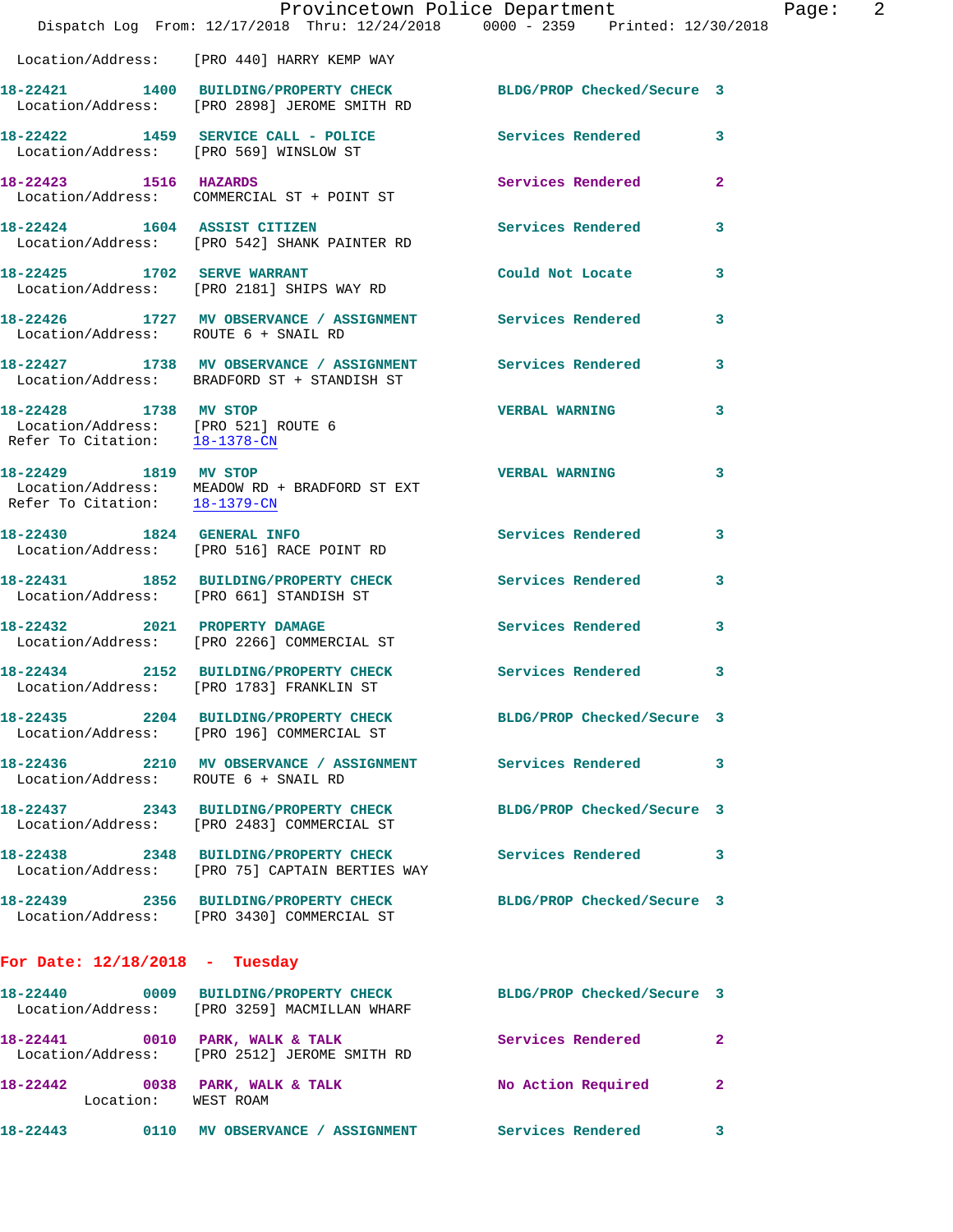|                                                               | Dispatch Log From: 12/17/2018 Thru: 12/24/2018 0000 - 2359 Printed: 12/30/2018                                     | Provincetown Police Department | Page: 3      |
|---------------------------------------------------------------|--------------------------------------------------------------------------------------------------------------------|--------------------------------|--------------|
| Location/Address: [PRO 2513] ROUTE 6                          |                                                                                                                    |                                |              |
|                                                               | 18-22444 0124 MV OBSERVANCE / ASSIGNMENT Services Rendered 3<br>Location/Address: BRADFORD ST + RYDER ST           |                                |              |
|                                                               | 18-22445 0157 BUILDING/PROPERTY CHECK BLDG/PROP Checked/Secure 3<br>Location/Address: [PRO 2540] RACE POINT RD     |                                |              |
|                                                               | 18-22446 0201 MV OBSERVANCE / ASSIGNMENT Services Rendered 3<br>Location/Address: BRADFORD ST + HOWLAND ST         |                                |              |
|                                                               | 18-22447 0204 BUILDING/PROPERTY CHECK BLDG/PROP Checked/Secure 3<br>Location/Address: [PRO 2499] RACE POINT RD     |                                |              |
|                                                               | 18-22448 0226 BUILDING/PROPERTY CHECK Services Rendered 3<br>Location/Address: [PRO 564] BAYBERRY AVE              |                                |              |
|                                                               | 18-22449 0332 BUILDING/PROPERTY CHECK BLDG/PROP Checked/Secure 3<br>Location/Address: [PRO 447] JEROME SMITH RD    |                                |              |
|                                                               | 18-22450 0420 BUILDING/PROPERTY CHECK BLDG/PROP Checked/Secure 3<br>Location/Address: [PRO 793] COMMERCIAL ST      |                                |              |
|                                                               | 18-22451 0502 MV OBSERVANCE / ASSIGNMENT Services Rendered 3<br>Location/Address: [PRO 2489] BRADFORD ST           |                                |              |
| Location/Address: ROUTE 6 + HOWLAND ST                        | 18-22452 0519 MV OBSERVANCE / ASSIGNMENT Services Rendered 3                                                       |                                |              |
|                                                               | 18-22453 0601 PARK, WALK & TALK 3 Services Rendered 2<br>Location/Address: [PRO 539] SHANK PAINTER RD              |                                |              |
|                                                               | 18-22454 0712 PROPERTY DAMAGE<br>Location/Address: [PRO 3222] ALDEN ST                                             | FOLLOW UP                      | 3            |
| 18-22455 0732 MV COMPLAINT<br>Location/Address: COMMERCIAL ST |                                                                                                                    | Services Rendered              | $\mathbf{2}$ |
| Location/Address: [PRO 569] WINSLOW ST                        | 18-22456 0757 SERVICE CALL - POLICE Services Rendered 3                                                            |                                |              |
|                                                               | 18-22459 0900 MV OBSERVANCE / ASSIGNMENT Services Rendered<br>Location/Address: JEROME SMITH RD + SHANK PAINTER RD |                                |              |
| Location/Address: [PRO 3287] ROUTE 6                          | 18-22457 0905 BUILDING/PROPERTY CHECK BLDG/PROP Checked/Secure 3                                                   |                                |              |
| Location/Address: COMMERCIAL ST                               | 18-22458 0915 PARK, WALK & TALK                                                                                    | Services Rendered 2            |              |
|                                                               | 18-22460 1011 MEDICAL EMERGENCY<br>Location/Address: [PRO 440] HARRY KEMP WAY                                      | Transported to Hospital 1      |              |
| 18-22461 1025 HAZARDS                                         | Location/Address: BRADFORD ST + WEBSTER PL                                                                         | Referred to Other Agency 2     |              |
|                                                               | 18-22463 1031 LOST PROPERTY<br>Location/Address: [PRO 542] SHANK PAINTER RD                                        | Services Rendered 3            |              |
|                                                               | 18-22464 1036 BUILDING/PROPERTY CHECK<br>Location/Address: [PRO 2898] JEROME SMITH RD                              | BLDG/PROP Checked/Secure 3     |              |
|                                                               | 18-22465 1059 MEDICAL EMERGENCY<br>Location/Address: [PRO 1156] WINSLOW ST                                         | Transported to Hospital 1      |              |
| 18-22467 1147 MV HIT & RUN                                    | Location/Address: [PRO 3117] COMMERCIAL ST                                                                         | Services Rendered 2            |              |
|                                                               | 18-22468 1149 PET PANTRY<br>Location/Address: [PRO 3296] SHANK PAINTER RD                                          | Services Rendered 2            |              |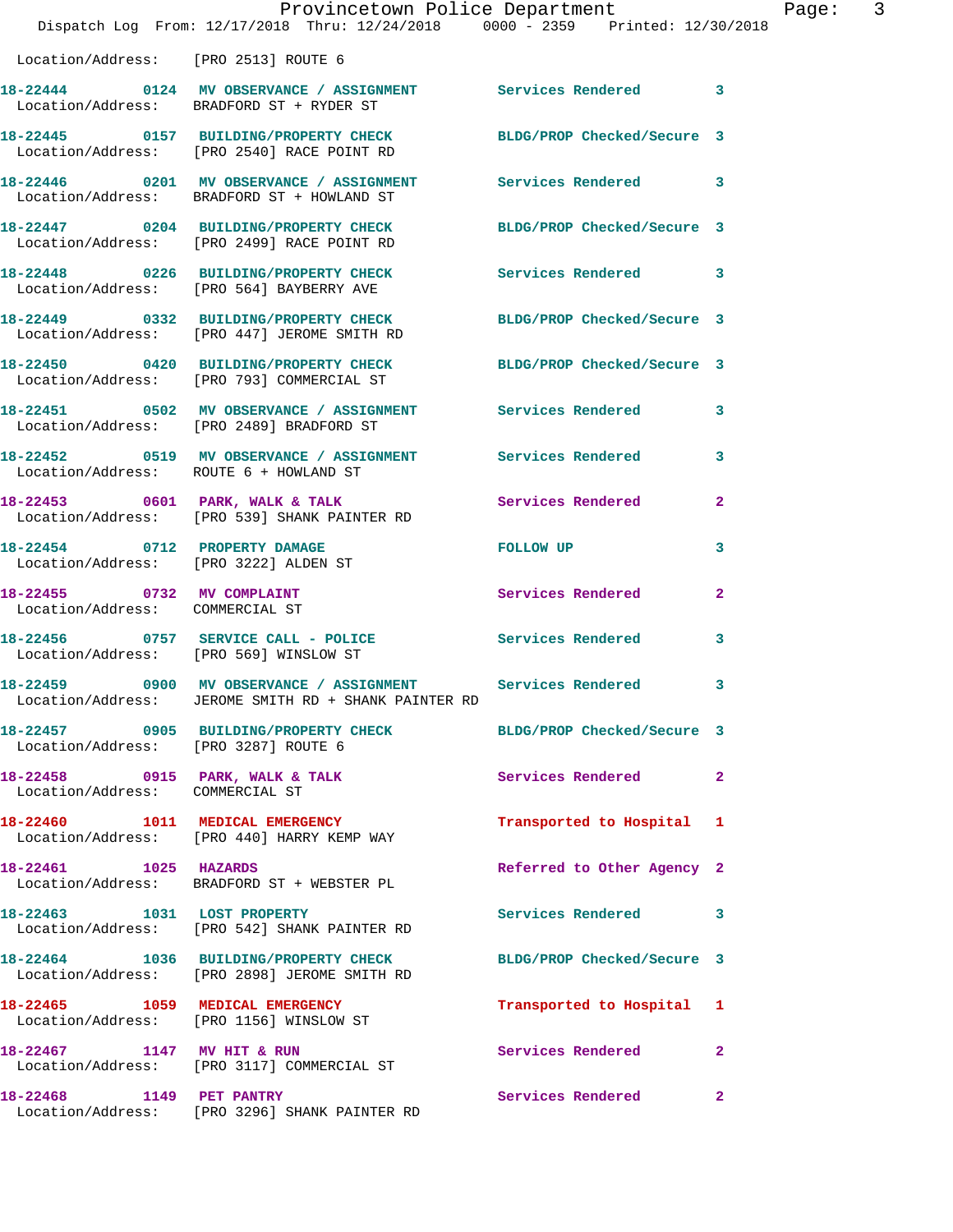|                                                                                                | Provincetown Police Department<br>Dispatch Log From: 12/17/2018 Thru: 12/24/2018 0000 - 2359 Printed: 12/30/2018 |                            |                |
|------------------------------------------------------------------------------------------------|------------------------------------------------------------------------------------------------------------------|----------------------------|----------------|
|                                                                                                | 18-22470 1329 PARK, WALK & TALK<br>Location/Address: [PRO 526] RYDER ST EXT                                      | Services Rendered          | $\overline{a}$ |
| Location/Address: [PRO 569] WINSLOW ST                                                         | 18-22471 1458 SERVICE CALL - POLICE                                                                              | <b>Services Rendered</b>   | 3              |
|                                                                                                | 18-22472 1526 PARK, WALK & TALK<br>Location/Address: [PRO 182] COMMERCIAL ST                                     | SPOKEN TO                  | $\overline{a}$ |
|                                                                                                | 18-22473 1528 BUILDING/PROPERTY CHECK Services Rendered<br>Location/Address: [PRO 2483] COMMERCIAL ST            |                            | 3              |
| Location/Address: ROUTE 6 + SNAIL RD                                                           | 18-22474 1553 MV OBSERVANCE / ASSIGNMENT Services Rendered                                                       |                            | 3              |
| 18-22475 1610 MV STOP<br>Location/Address: [PRO 521] ROUTE 6<br>Refer To Citation: T1244266    |                                                                                                                  | Citation / Warning Issue 3 |                |
| Location/Address: [PRO 2521] ROUTE 6                                                           | 18-22476 1614 MV OBSERVANCE / ASSIGNMENT Services Rendered                                                       |                            | 3              |
|                                                                                                | 18-22477 1629 MV OBSERVANCE / ASSIGNMENT Services Rendered<br>Location/Address: BRADFORD ST + HOWLAND ST         |                            | 3              |
| 18-22478 1642 MV STOP                                                                          | Location/Address: [PRO 3296] SHANK PAINTER RD<br>Refer To Citation: $18-1380$ -CN                                | <b>VERBAL WARNING</b>      | 3              |
|                                                                                                | 18-22479 1654 MV STOP<br>Location/Address: [PRO 1797] BRADFORD ST<br>Refer To Citation: T1244198                 | Citation / Warning Issue 3 |                |
|                                                                                                | 18-22480 1714 BUILDING/PROPERTY CHECK<br>Location/Address: [PRO 526] RYDER ST EXT                                | Services Rendered          | 3              |
| 18-22481 1723 MV STOP<br>Location/Address: [PRO 2521] ROUTE 6<br>Refer To Citation: 18-1381-CN |                                                                                                                  | <b>VERBAL WARNING</b>      | 3              |
|                                                                                                | 18-22482 1757 LOST PROPERTY<br>Location/Address: [PRO 542] SHANK PAINTER RD                                      | <b>Services Rendered</b>   | 3              |
|                                                                                                | 18-22483 1804 BUILDING/PROPERTY CHECK<br>Location/Address: [PRO 1783] FRANKLIN ST                                | <b>Services Rendered</b>   | 3              |
| 18-22484 1823 MV STOP<br>Refer To Citation: 18-1382-CN                                         | Location/Address: COMMERCIAL ST + GOSNOLD ST                                                                     | <b>VERBAL WARNING</b>      | 3              |
| 18-22485 1836 MV STOP<br>Refer To Citation: 18-1383-CN                                         | Location/Address: BRADFORD ST + CENTER ST                                                                        | <b>VERBAL WARNING</b>      | 3              |
| 18-22486 1903 MV STOP                                                                          | Location/Address: [PRO 3912] SHANK PAINTER RD<br>Refer To Citation: 18-1384-CN                                   | <b>VERBAL WARNING</b>      | 3              |
| 18-22488<br>Location/Address: BRADFORD ST                                                      | 2008 MEDICAL EMERGENCY                                                                                           | Transported to Hospital    | 1              |
|                                                                                                | 18-22490 2055 MV OBSERVANCE / ASSIGNMENT<br>Location/Address: HOWLAND ST + BRADFORD ST                           | Services Rendered          | 3              |
| 18-22491 2114 MV STOP<br>Refer To Citation: 18-1385-CN<br>Refer To Field Int: 18-49-FI         | Location/Address: [PRO 2977] COMMERCIAL ST                                                                       | <b>VERBAL WARNING</b>      | 3              |
|                                                                                                |                                                                                                                  |                            |                |

**18-22492 2144 SUSPICIOUS ACTIVITY No Action Required 2** 

Location/Address: [PRO 3670] SHANK PAINTER RD

Page: 4<br>18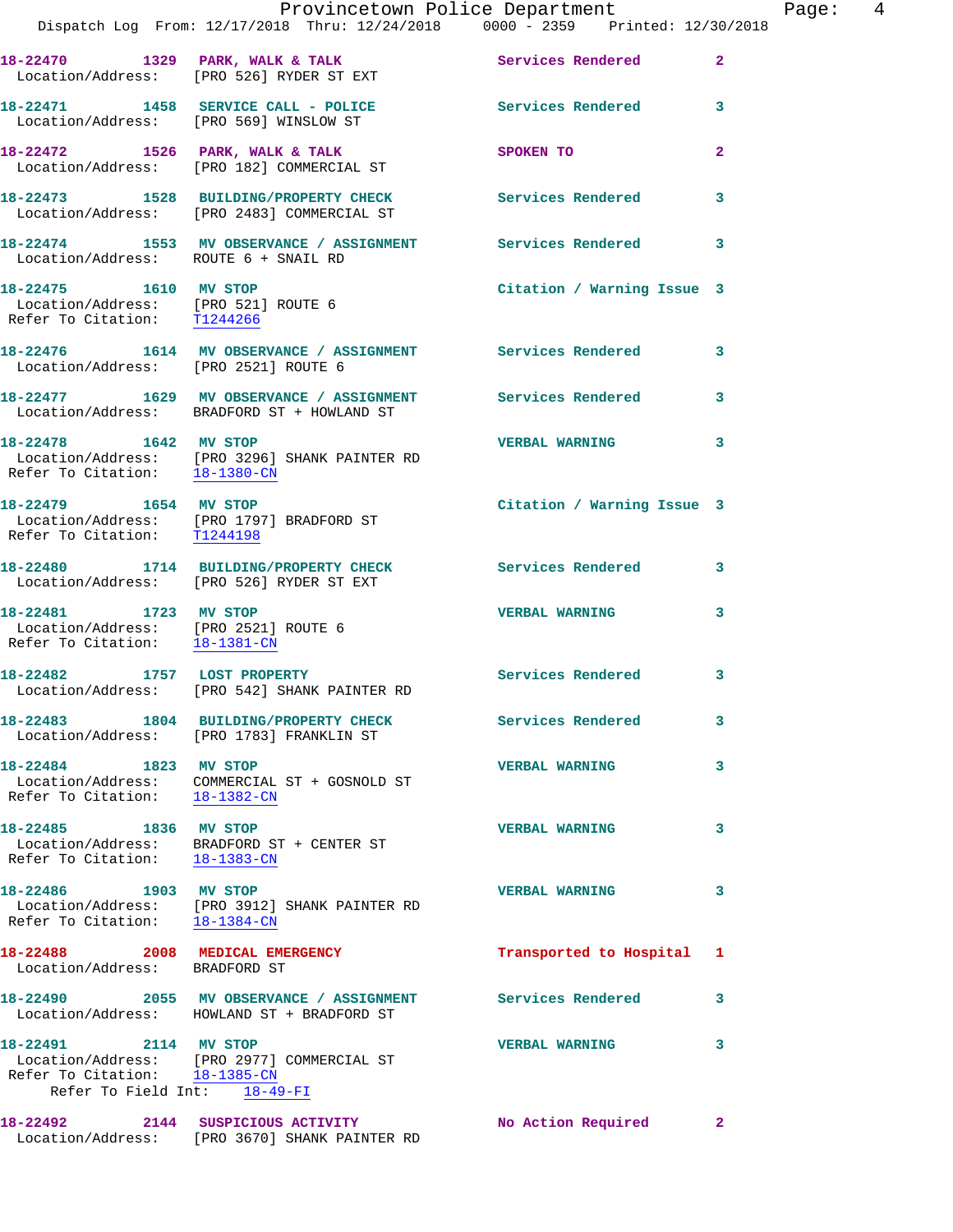**18-22496 2337 PARK, WALK & TALK Services Rendered 2**  Location/Address: [PRO 105] COMMERCIAL ST **18-22497 2340 ALARM - FIRE False Alarm 1**  Location/Address: [PRO 3912] SHANK PAINTER RD

**18-22498 2357 MV OBSERVANCE / ASSIGNMENT Services Rendered 3**  Location/Address: BRADFORD ST + HOWLAND ST

## **For Date: 12/19/2018 - Wednesday**

|                                                                                   | 18-22499 0002 BUILDING/PROPERTY CHECK<br>Location/Address: [PRO 1952] COMMERCIAL ST                                | BLDG/PROP Checked/Secure 3 |                         |
|-----------------------------------------------------------------------------------|--------------------------------------------------------------------------------------------------------------------|----------------------------|-------------------------|
| 18-22500 0024 PARKING COMPLAINT                                                   | Location/Address: COMMERCIAL ST + STANDISH ST<br>Refer To Citation: 1110162                                        | Citation / Warning Issue 3 |                         |
| 18-22501 0028 FIRE - OTHER                                                        | Location/Address: [PRO 3912] SHANK PAINTER RD                                                                      | False Alarm                | $\mathbf{1}$            |
|                                                                                   | 18-22502 0041 MV OBSERVANCE / ASSIGNMENT<br>Location/Address: [PRO 4136] BRADFORD ST                               | Services Rendered 3        |                         |
| Location/Address: [PRO 1859] ROUTE 6                                              | 18-22503 0047 BUILDING/PROPERTY CHECK                                                                              | BLDG/PROP Checked/Secure 3 |                         |
|                                                                                   | 18-22504 0056 BUILDING/PROPERTY CHECK<br>Location/Address: [PRO 2483] COMMERCIAL ST                                | Services Rendered 3        |                         |
|                                                                                   | 18-22505 0109 BUILDING/PROPERTY CHECK<br>Location/Address: [PRO 75] CAPTAIN BERTIES WAY                            | BLDG/PROP Checked/Secure 3 |                         |
|                                                                                   | 18-22506 0124 BUILDING/PROPERTY CHECK BLDG/PROP Checked/Secure 3<br>Location/Address: [PRO 105] COMMERCIAL ST      |                            |                         |
| 18-22507 0203 MV STOP<br>Location/Address: ROUTE 6<br>Refer To Citation: T1244487 |                                                                                                                    | Citation / Warning Issue 3 |                         |
|                                                                                   | 18-22508 0507 BUILDING/PROPERTY CHECK BLDG/PROP Checked/Secure 3<br>Location/Address: [PRO 545] SHANK PAINTER RD   |                            |                         |
| Location/Address: ROUTE 6 + SNAIL RD                                              | 18-22509 0530 MV OBSERVANCE / ASSIGNMENT No Action Required                                                        |                            | 3                       |
|                                                                                   | 18-22510 0547 MV OBSERVANCE / ASSIGNMENT Services Rendered<br>Location/Address: JEROME SMITH RD + SHANK PAINTER RD |                            | 3                       |
| 18-22511 0547 MEDICAL EMERGENCY                                                   | Location/Address: [PRO 2645] SHANK PAINTER RD                                                                      | <b>PATIENT REFUSAL</b>     | $\mathbf{1}$            |
|                                                                                   | 18-22513 0608 PARK, WALK & TALK<br>Location/Address: [PRO 539] SHANK PAINTER RD                                    | No Action Required 2       |                         |
| 18-22514 0800 AT SCHOOL<br>Location/Address: [PRO 569] WINSLOW ST                 |                                                                                                                    | Services Rendered          | $\overline{\mathbf{3}}$ |
|                                                                                   | 18-22516 0904 BUILDING/PROPERTY CHECK<br>Location/Address: [PRO 1638] COMMERCIAL ST                                | BLDG/PROP Checked/Secure 3 |                         |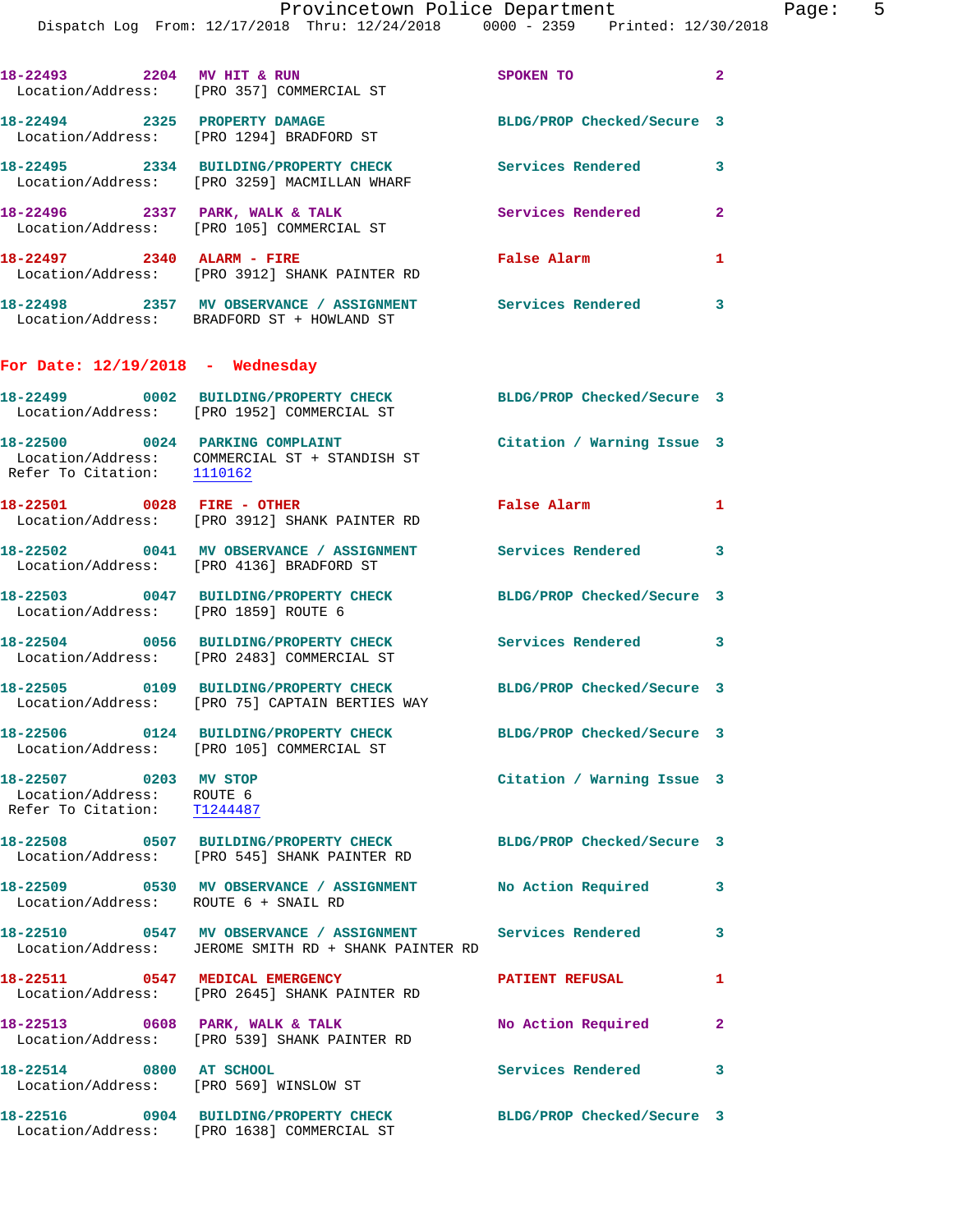|                                                                                                | 18-22518 0935 MEDICAL EMERGENCY<br>Location/Address: [PRO 1161] WINSLOW ST                                   | Transported to Hospital 1   |                |
|------------------------------------------------------------------------------------------------|--------------------------------------------------------------------------------------------------------------|-----------------------------|----------------|
|                                                                                                | 18-22521 1009 MEDICAL EMERGENCY<br>Location/Address: [PRO 440] HARRY KEMP WAY                                | Transported to Hospital 1   |                |
|                                                                                                | 18-22522 1021 MV OBSERVANCE / ASSIGNMENT<br>Location/Address: [PRO 3430] COMMERCIAL ST                       | Services Rendered           | 3              |
|                                                                                                | 18-22524 1110 ALARM - GENERAL<br>Location/Address: [PRO 3204] COMMERCIAL ST                                  | False Alarm                 | $\mathbf{1}$   |
|                                                                                                | 18-22525 1159 MEDICAL EMERGENCY<br>Location/Address: [PRO 1696] BAYBERRY AVE                                 | <b>PATIENT REFUSAL</b>      | 1              |
|                                                                                                | 18-22527 1344 COMPLAINT - GENERAL<br>Location/Address: [PRO 1109] SOMERSET RD                                | SPOKEN TO                   | 3              |
| Refer To Field Int: 18-48-FI                                                                   | 18-22530 1355 SUSPICIOUS ACTIVITY<br>Location/Address: [PRO 488] MAYFLOWER ST                                | SPOKEN TO                   | $\overline{2}$ |
|                                                                                                | 18-22529 1415 LOST PROPERTY<br>Location/Address: [PRO 221] COMMERCIAL ST                                     | Services Rendered           | 3              |
| Location/Address: [PRO 569] WINSLOW ST                                                         | 18-22533 1454 SERVICE CALL - POLICE                                                                          | <b>Services Rendered</b>    | 3              |
|                                                                                                | 18-22531 1517 MV OBSERVANCE / ASSIGNMENT Services Rendered<br>Location/Address: ROUTE 6 + MAYFLOWER AVE      |                             | 3              |
| 18-22532 1531 MV STOP<br>Location/Address: [PRO 2521] ROUTE 6<br>Refer To Citation: 18-1386-CN |                                                                                                              | <b>VERBAL WARNING</b>       | 3              |
| 18-22534 1542 MV STOP<br>Location/Address: [PRO 569] WINSLOW ST<br>Refer To Citation: T1244267 |                                                                                                              | Citation / Warning Issue 3  |                |
|                                                                                                | 18-22535 1549 PARK, WALK & TALK<br>Location/Address: [PRO 488] MAYFLOWER ST                                  | <b>Services Rendered 22</b> |                |
| Location/Address: WAREHAM ST                                                                   | 18-22536 1635 BUILDING/PROPERTY CHECK                                                                        | Services Rendered           | 3              |
| 18-22537 1656 MV STOP<br>Refer To Citation: 18-1388-CN                                         | Location/Address: BRADFORD ST + COURT ST                                                                     | <b>VERBAL WARNING</b>       | 3              |
| 18-22538 1705 SERVE SUMMONS<br>Location/Address: COMMERCIAL ST                                 |                                                                                                              | Could Not Locate            | $\mathbf{3}$   |
|                                                                                                | 18-22541 1746 MV OBSERVANCE / ASSIGNMENT Services Rendered<br>Location/Address: HOWLAND ST + BRADFORD ST     |                             | 3              |
|                                                                                                | 18-22542 1747 MEDICAL EMERGENCY<br>Location/Address: [PRO 350] COMMERCIAL ST                                 | Services Rendered 1         |                |
|                                                                                                | 18-22543 1756 DISTURBANCE - FIGHT / ARGUMENT Services Rendered<br>Location/Address: [PRO 2564] COMMERCIAL ST |                             | 1              |
|                                                                                                | 18-22544 1823 MEDICAL EMERGENCY<br>Location/Address: [PRO 1115] STANDISH ST                                  | Transported to Hospital 1   |                |
| 18-22547 1855 FOLLOW UP                                                                        | Location/Address: [PRO 542] SHANK PAINTER RD                                                                 | SPOKEN TO                   | $\mathbf{2}$   |
| Location/Address: COMMERCIAL ST                                                                | 18-22546 1900 LARCENY / FORGERY / FRAUD SPOKEN TO                                                            |                             | $\mathbf{2}$   |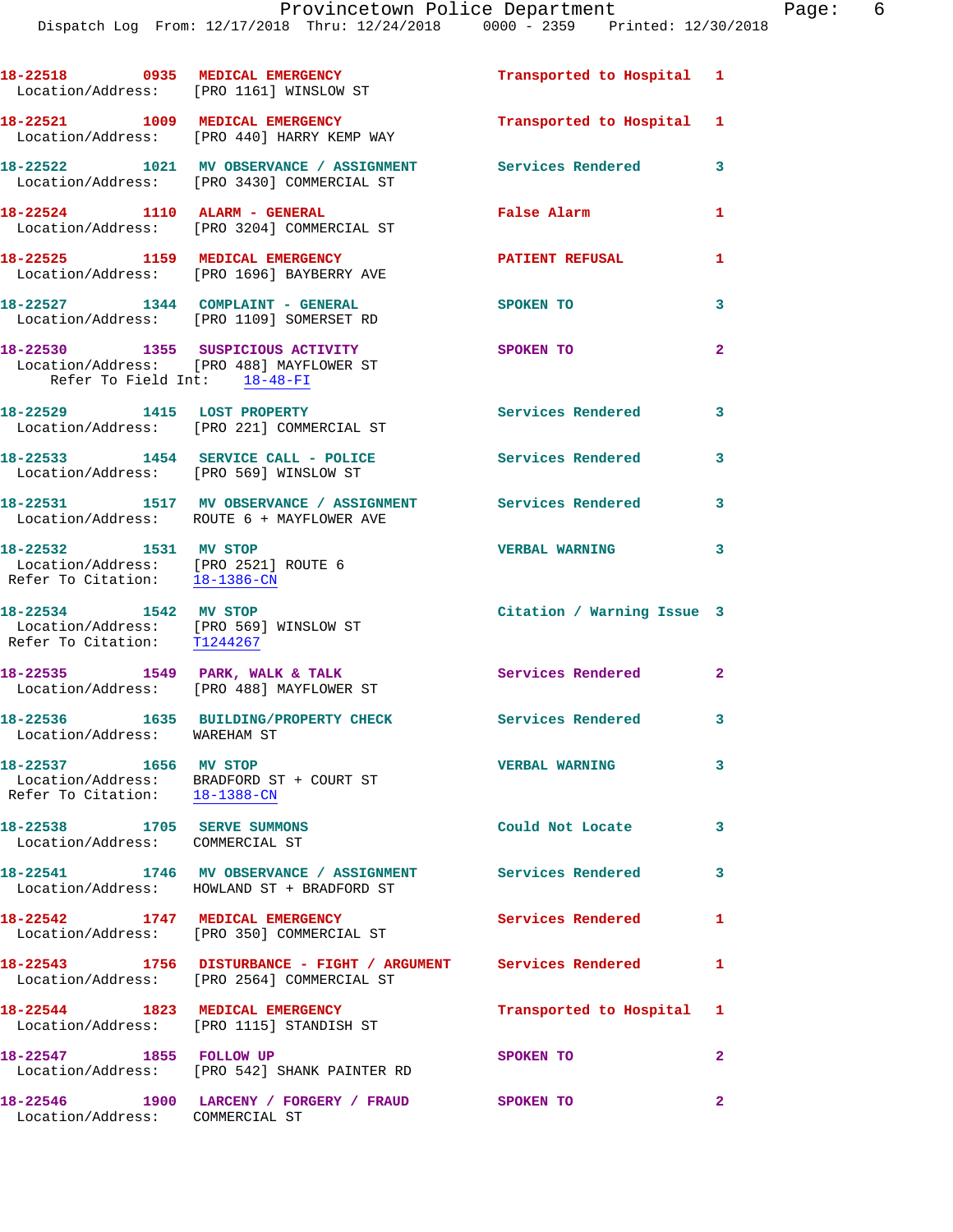|                                                                 | Provincetown Police Department<br>Dispatch Log From: 12/17/2018 Thru: 12/24/2018 0000 - 2359 Printed: 12/30/2018 |                            |                |
|-----------------------------------------------------------------|------------------------------------------------------------------------------------------------------------------|----------------------------|----------------|
|                                                                 | 18-22548 2000 ANIMAL CALL 30 CONE ON ARRIVAL<br>Location/Address: [PRO 1989] COMMERCIAL ST                       |                            | $\mathbf{2}$   |
| Location/Address: ROUTE 6 + SNAIL RD                            | 18-22549 2042 MV OBSERVANCE / ASSIGNMENT Services Rendered                                                       |                            | 3              |
|                                                                 | 18-22550 2114 MV OBSERVANCE / ASSIGNMENT Services Rendered<br>Location/Address: BRADFORD ST + RYDER ST           |                            | 3              |
| Location/Address: NELSON AVE                                    | 18-22551 2130 BUILDING/PROPERTY CHECK Services Rendered                                                          |                            | 3              |
|                                                                 | 18-22553 2137 BUILDING/PROPERTY CHECK Services Rendered<br>Location/Address: [PRO 1119] WAREHAM ST               |                            | 3              |
|                                                                 | 18-22552 2138 BUILDING/PROPERTY CHECK Services Rendered<br>Location/Address: [PRO 564] BAYBERRY AVE              |                            | 3              |
|                                                                 | 18-22554 2152 BUILDING/PROPERTY CHECK<br>Location/Address: [PRO 447] JEROME SMITH RD                             | BLDG/PROP Checked/Secure 3 |                |
|                                                                 | 18-22555 2200 BUILDING/PROPERTY CHECK Services Rendered<br>Location/Address: [PRO 1783] FRANKLIN ST              |                            | 3              |
|                                                                 | 18-22556 2201 MV OBSERVANCE / ASSIGNMENT Services Rendered<br>Location/Address: BRADFORD ST + HOWLAND ST         |                            | 3              |
| 18-22558 2253 ALARM - GENERAL<br>Location/Address: ATLANTIC AVE |                                                                                                                  | <b>Services Rendered</b>   | 1              |
|                                                                 | 18-22559 2313 MV OBSERVANCE / ASSIGNMENT Services Rendered<br>Location/Address: BRADFORD ST + HOWLAND ST         |                            | 3              |
|                                                                 | 18-22560 2348 MV OBSERVANCE / ASSIGNMENT Services Rendered<br>Location/Address: RYDER ST + BRADFORD ST           |                            | 3              |
| For Date: $12/20/2018$ - Thursday                               |                                                                                                                  |                            |                |
|                                                                 | 18-22561 0044 PARK, WALK & TALK<br>Location/Address: [PRO 3870] COMMERCIAL ST                                    | Services Rendered          | $\mathbf{2}$   |
|                                                                 | 18-22562 0053 MV OBSERVANCE / ASSIGNMENT<br>Location/Address: BRADFORD ST + RYDER ST                             | Services Rendered          | 3              |
| 18-22563 0101 BAR CHECK                                         | Location/Address: [PRO 399] COMMERCIAL ST                                                                        | Services Rendered          | $\overline{a}$ |
|                                                                 | 18-22564 0112 BUILDING/PROPERTY CHECK<br>Location/Address: [PRO 1638] COMMERCIAL ST                              | BLDG/PROP Checked/Secure 3 |                |
| Location/Address: CONWELL ST + ROUTE 6                          | 18-22565 0121 MV OBSERVANCE / ASSIGNMENT Services Rendered                                                       |                            | 3              |
|                                                                 | 18-22566 0135 BUILDING/PROPERTY CHECK<br>Location/Address: [PRO 3318] CEMETERY RD                                | <b>Services Rendered</b>   | 3              |
|                                                                 | 18-22567 0206 PARK, WALK & TALK<br>Location/Address: [PRO 539] SHANK PAINTER RD                                  | Services Rendered          | 2              |
|                                                                 | 18-22568 0232 BUILDING/PROPERTY CHECK<br>Location/Address: [PRO 440] HARRY KEMP WAY                              | BLDG/PROP Checked/Secure 3 |                |
|                                                                 | 18-22569 0436 BUILDING/PROPERTY CHECK<br>Location/Address: [PRO 1778] SHANK PAINTER RD                           | BLDG/PROP Checked/Secure 3 |                |
|                                                                 | 18-22570 0439 BUILDING/PROPERTY CHECK<br>Location/Address: [PRO 545] SHANK PAINTER RD                            | BLDG/PROP Checked/Secure 3 |                |
|                                                                 | 18-22571 0507 MV OBSERVANCE / ASSIGNMENT                                                                         | <b>VERBAL WARNING</b>      | 3              |

Location/Address: ROUTE 6

Page: 7<br>018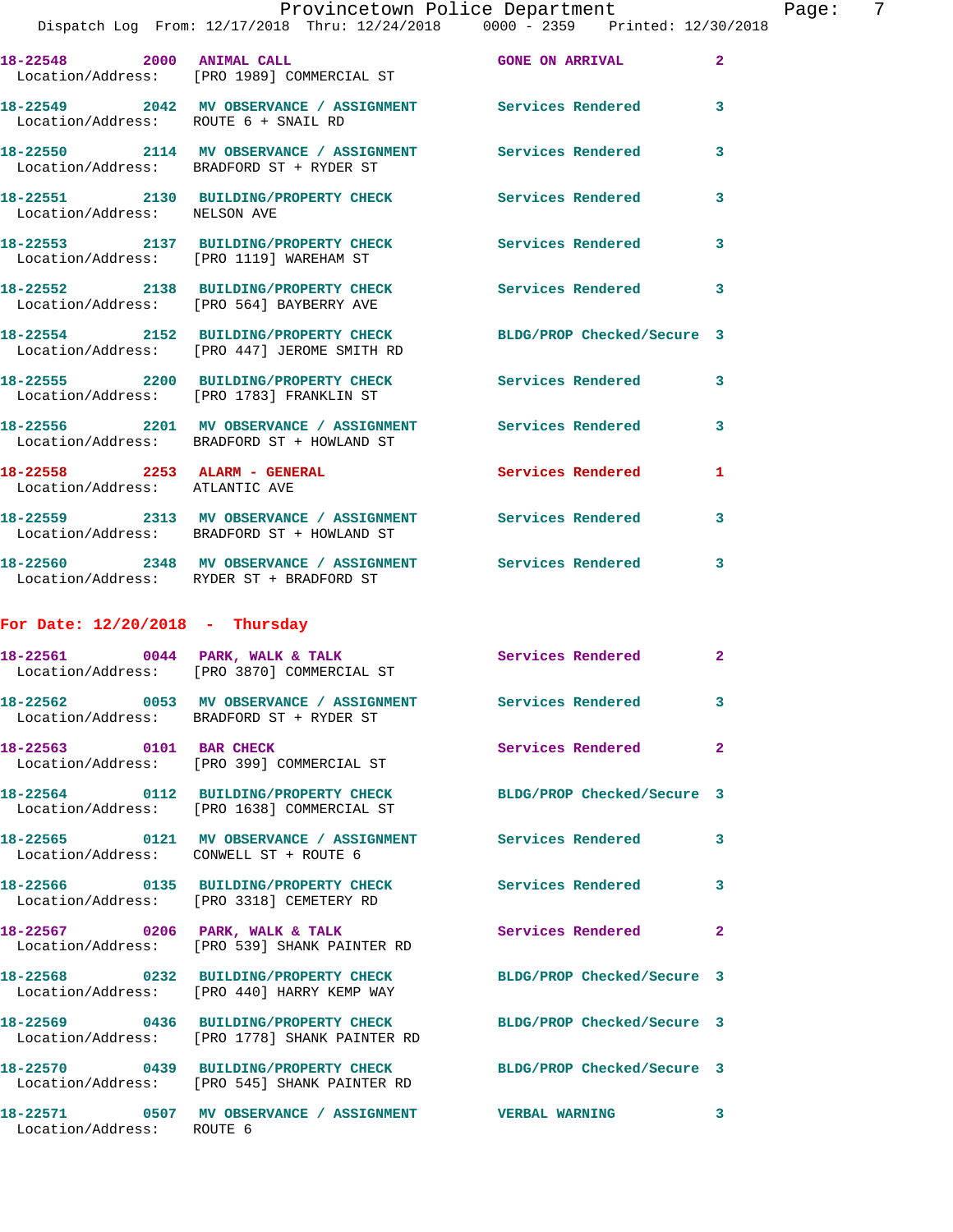**18-22572 0543 MV STOP VERBAL WARNING 3**  Location/Address: ROUTE 6 + CONWELL ST Refer To Citation: 18-1389-CN **18-22573 0547 ASSIST CITIZEN Services Rendered 3**  Location/Address: [PRO 3259] MACMILLAN WHARF **18-22574 0816 BUILDING/PROPERTY CHECK BLDG/PROP Checked/Secure 3**  Location/Address: [PRO 3287] ROUTE 6 18-22575 0819 SERVICE CALL - POLICE 3 Services Rendered 3 Location/Address: [PRO 569] WINSLOW ST **18-22577 0934 ANIMAL CALL Services Rendered 2**  Location/Address: [PRO 3296] SHANK PAINTER RD 18-22578 0953 LOST PROPERTY **18-22578** Services Rendered 3 Location/Address: COMMERCIAL ST **18-22579 1012 ALARM - GENERAL False Alarm 1**  Location/Address: [PRO 2989] COMMERCIAL ST **18-22580 1113 BUILDING/PROPERTY CHECK BLDG/PROP Checked/Secure 3**  Location/Address: [PRO 571] ALDEN ST **18-22581 1129 ANIMAL CALL Services Rendered 2**  Location/Address: [PRO 57] BRADFORD ST **18-22582 1138 ASSIST CITIZEN Services Rendered 3**  Location/Address: [PRO 1696] BAYBERRY AVE **18-22583 1158 MEDICAL EMERGENCY Transported to Hospital 1**  Location/Address: [PRO 121] COMMERCIAL ST **18-22584 1200 SERVICE CALL - POLICE Services Rendered 3**  Location/Address: [PRO 569] WINSLOW ST **18-22587 1227 MV OBSERVANCE / ASSIGNMENT Services Rendered 3**  Location/Address: [PRO 3701] BRADFORD ST EXT **18-22588 1246 MV DISABLED GONE ON ARRIVAL 2**  Location/Address: ROUTE 6 + SNAIL RD 18-22589 1324 ANIMAL CALL Services Rendered 2 Location/Address: [PRO 2645] SHANK PAINTER RD **18-22590 1341 ANIMAL CALL SPOKEN TO 2**  Location/Address: [PRO 641] COMMERCIAL ST **18-22591 1343 ALARM - GENERAL False Alarm 1**  Location/Address: [PRO 440] HARRY KEMP WAY **18-22592 1507 SERVICE CALL - POLICE Services Rendered 3**  Location/Address: [PRO 569] WINSLOW ST **18-22593 1512 ANIMAL CALL Services Rendered 2**  Location/Address: [PRO 285] COMMERCIAL ST **18-22594 1532 SERVE SUMMONS Could Not Locate 3**  Location/Address: COMMERCIAL ST **18-22596 1628 MV OBSERVANCE / ASSIGNMENT Services Rendered 3**  Location/Address: [PRO 2521] ROUTE 6 18-22597 1645 PARK, WALK & TALK **Services Rendered** 2 Location/Address: [PRO 175] COMMERCIAL ST **18-22598 1712 BUILDING/PROPERTY CHECK Services Rendered 3** 

Location/Address: [PRO 3259] MACMILLAN WHARF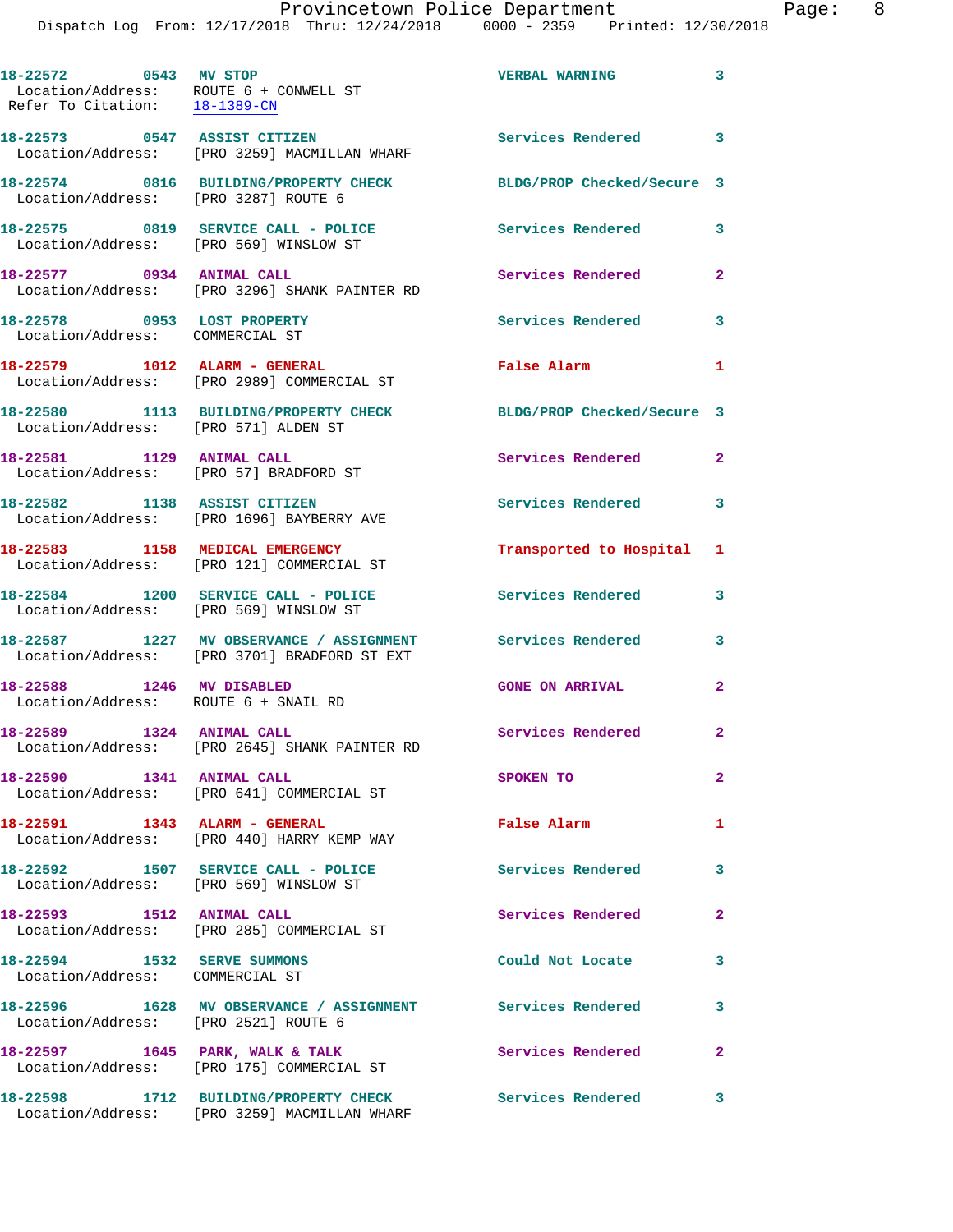Location/Address: [PRO 542] SHANK PAINTER RD **18-22601 1927 BUILDING/PROPERTY CHECK BLDG/PROP Checked/Secure 3**  Location/Address: [PRO 519] RACE POINT RD **18-22602 1937 MV OBSERVANCE / ASSIGNMENT Services Rendered 3**  Location/Address: [PRO 3430] COMMERCIAL ST **18-22603 1945 MV OBSERVANCE / ASSIGNMENT Services Rendered 3**  Location/Address: BRADFORD ST + HOWLAND ST **18-22604 2030 BUILDING/PROPERTY CHECK BLDG/PROP Checked/Secure 3**  Location/Address: [PRO 539] SHANK PAINTER RD **18-22606 2145 MV OBSERVANCE / ASSIGNMENT Services Rendered 3** 

**18-22600 1754 GENERAL INFO Services Rendered 3** 

 Location/Address: [PRO 4136] BRADFORD ST **18-22607 2228 BUILDING/PROPERTY CHECK BLDG/PROP Checked/Secure 3**  Location/Address: [PRO 519] RACE POINT RD

**18-22608 2345 BUILDING/PROPERTY CHECK BLDG/PROP Checked/Secure 3**  Location/Address: [PRO 413] CONWELL ST

## **For Date: 12/21/2018 - Friday**

|                                                                                                | 18-22609 0002 BUILDING/PROPERTY CHECK<br>Location/Address: [PRO 530] SHANK PAINTER RD                         | BLDG/PROP Checked/Secure 3 |              |
|------------------------------------------------------------------------------------------------|---------------------------------------------------------------------------------------------------------------|----------------------------|--------------|
| 18-22610 0015 MV STOP<br>Location/Address: ROUTE 6 + SNAIL RD<br>Refer To Citation: 18-1390-CN |                                                                                                               | <b>VERBAL WARNING</b>      | $\mathbf{3}$ |
| Location/Address: [PRO 94] BRADFORD ST                                                         | 18-22611 0046 MV OBSERVANCE / ASSIGNMENT Services Rendered 3                                                  |                            |              |
|                                                                                                | Location/Address: [PRO 661] STANDISH ST                                                                       | BLDG/PROP Checked/Secure 3 |              |
|                                                                                                | 18-22613 0108 MV OBSERVANCE / ASSIGNMENT Services Rendered<br>Location/Address: BRADFORD ST + HOWLAND ST      |                            | 3            |
| 18-22614 0126 MV STOP<br>Refer To Citation: 18-1391-CN                                         | Location/Address: BRADFORD ST + COURT ST                                                                      | <b>VERBAL WARNING</b>      | $\mathbf{3}$ |
|                                                                                                | 18-22615 0145 BUILDING/PROPERTY CHECK BLDG/PROP Checked/Secure 3<br>Location/Address: [PRO 182] COMMERCIAL ST |                            |              |
|                                                                                                | 18-22616 0203 BUILDING/PROPERTY CHECK<br>Location/Address: [PRO 1638] COMMERCIAL ST                           | BLDG/PROP Checked/Secure 3 |              |
|                                                                                                | 18-22617 0250 BUILDING/PROPERTY CHECK<br>Location/Address: [PRO 488] MAYFLOWER ST                             | BLDG/PROP Checked/Secure 3 |              |
| Location/Address: [PRO 2100] SMALLS CT                                                         | 18-22618 0348 ALARM - GENERAL                                                                                 | BLDG/PROP Checked/Secure 1 |              |
| Location/Address: [PRO 446] HOWLAND ST                                                         | 18-22619 0453 BUILDING/PROPERTY CHECK                                                                         | BLDG/PROP Checked/Secure 3 |              |
|                                                                                                | 18-22620 0547 BUILDING/PROPERTY CHECK<br>Location/Address: [PRO 3259] MACMILLAN WHARF                         | BLDG/PROP Checked/Secure 3 |              |
|                                                                                                | 18-22621 0549 PARK, WALK & TALK<br>Location/Address: [PRO 516] RACE POINT RD                                  | Services Rendered 2        |              |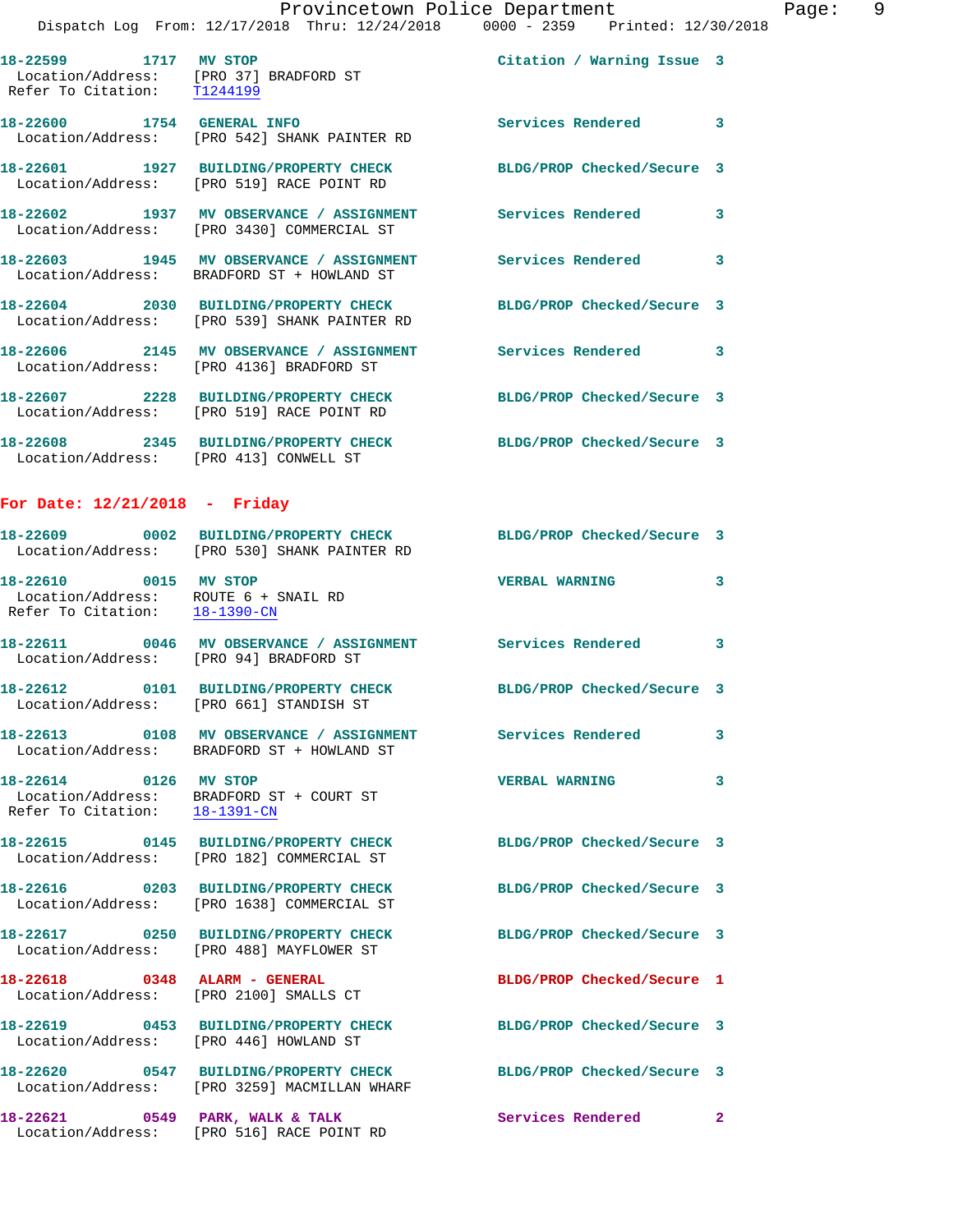|                                                                   | Location/Address: [PRO 3670] SHANK PAINTER RD                                                               |                           | 3            |
|-------------------------------------------------------------------|-------------------------------------------------------------------------------------------------------------|---------------------------|--------------|
|                                                                   | 18-22623 0731 BUILDING/PROPERTY CHECK<br>Location/Address: [PRO 2977] COMMERCIAL ST                         | <b>Services Rendered</b>  | 3            |
|                                                                   | 18-22624 0732 BUILDING/PROPERTY CHECK<br>Location/Address: [PRO 1224] COMMERCIAL ST                         | <b>Services Rendered</b>  | 3            |
|                                                                   | 18-22625 0738 BUILDING/PROPERTY CHECK<br>Location/Address: [PRO 2494] BRADFORD ST                           | <b>Services Rendered</b>  | 3            |
| Location/Address: [PRO 569] WINSLOW ST                            | 18-22626 0757 SERVICE CALL - POLICE                                                                         | Services Rendered         | 3            |
|                                                                   | 18-22628 0905 MV COMPLAINT<br>Location/Address: [PRO 175] COMMERCIAL ST                                     | <b>Services Rendered</b>  | $\mathbf{2}$ |
| 18-22629 0943 ANIMAL CALL                                         | Location/Address: [PRO 2149] COMMERCIAL ST                                                                  | <b>Services Rendered</b>  | 3            |
| 18-22630 0959 ANIMAL CALL<br>Location/Address: [PRO 2513] ROUTE 6 |                                                                                                             | FOLLOW UP                 | $\mathbf{2}$ |
| 18-22631 1014 FOLLOW UP<br>Location/Address: CONWELL ST           |                                                                                                             | Services Rendered         | $\mathbf{2}$ |
|                                                                   | 18-22632 1110 PARK, WALK & TALK<br>Location/Address: [PRO 516] RACE POINT RD                                | <b>Services Rendered</b>  | $\mathbf{2}$ |
|                                                                   | 18-22633 1144 MV OBSERVANCE / ASSIGNMENT<br>Location/Address: BRADFORD ST + STANDISH ST                     | <b>Services Rendered</b>  | 3            |
|                                                                   | 18-22634 1204 BUILDING/PROPERTY CHECK<br>Location/Address: [PRO 3259] MACMILLAN WHARF                       | <b>Services Rendered</b>  | 3            |
|                                                                   | 18-22635 1211 MV OBSERVANCE / ASSIGNMENT<br>Location/Address: COMMERCIAL ST + SNAIL RD                      | <b>Services Rendered</b>  | 3            |
|                                                                   | 18-22636 1233 BUILDING/PROPERTY CHECK<br>Location/Address: [PRO 526] RYDER ST EXT                           | <b>Services Rendered</b>  | 3            |
|                                                                   | 18-22637 1235 MEDICAL EMERGENCY<br>Location/Address: [PRO 440] HARRY KEMP WAY                               | Transported to Hospital 1 |              |
| Location/Address: [PRO 521] ROUTE 6                               | 18-22640 1351 BUILDING/PROPERTY CHECK                                                                       | Services Rendered         | 3            |
| Location/Address: ROUTE 6 + CONWELL ST                            | 18-22641 1352 MV OBSERVANCE / ASSIGNMENT Services Rendered                                                  |                           | 3            |
|                                                                   | 18-22642 1403 DISTURBANCE - FIGHT / ARGUMENT FOLLOW UP<br>Location/Address: [PRO 542] SHANK PAINTER RD      |                           | 1            |
|                                                                   | 18-22643 1509 MEDICAL EMERGENCY<br>Location/Address: [PRO 3222] ALDEN ST                                    | Transported to Hospital   | $\mathbf{1}$ |
|                                                                   | 18-22644 1548 TRESPASS<br>Location/Address: [PRO 3166] SHANK PAINTER RD                                     | SPOKEN TO                 | $\mathbf{2}$ |
|                                                                   | 18-22646 1637 MV OBSERVANCE / ASSIGNMENT VERBAL WARNING<br>Location/Address: BRADFORD ST + SHANK PAINTER RD |                           | 3            |
| Location/Address: [PRO 521] ROUTE 6                               | 18-22647 1648 MV OBSERVANCE / ASSIGNMENT Services Rendered                                                  |                           | 3            |
| 18-22648 1650 MV STOP<br>Refer To Citation: 18-1393-CN            | Location/Address: [PRO 105] COMMERCIAL ST                                                                   | <b>VERBAL WARNING</b>     | 3            |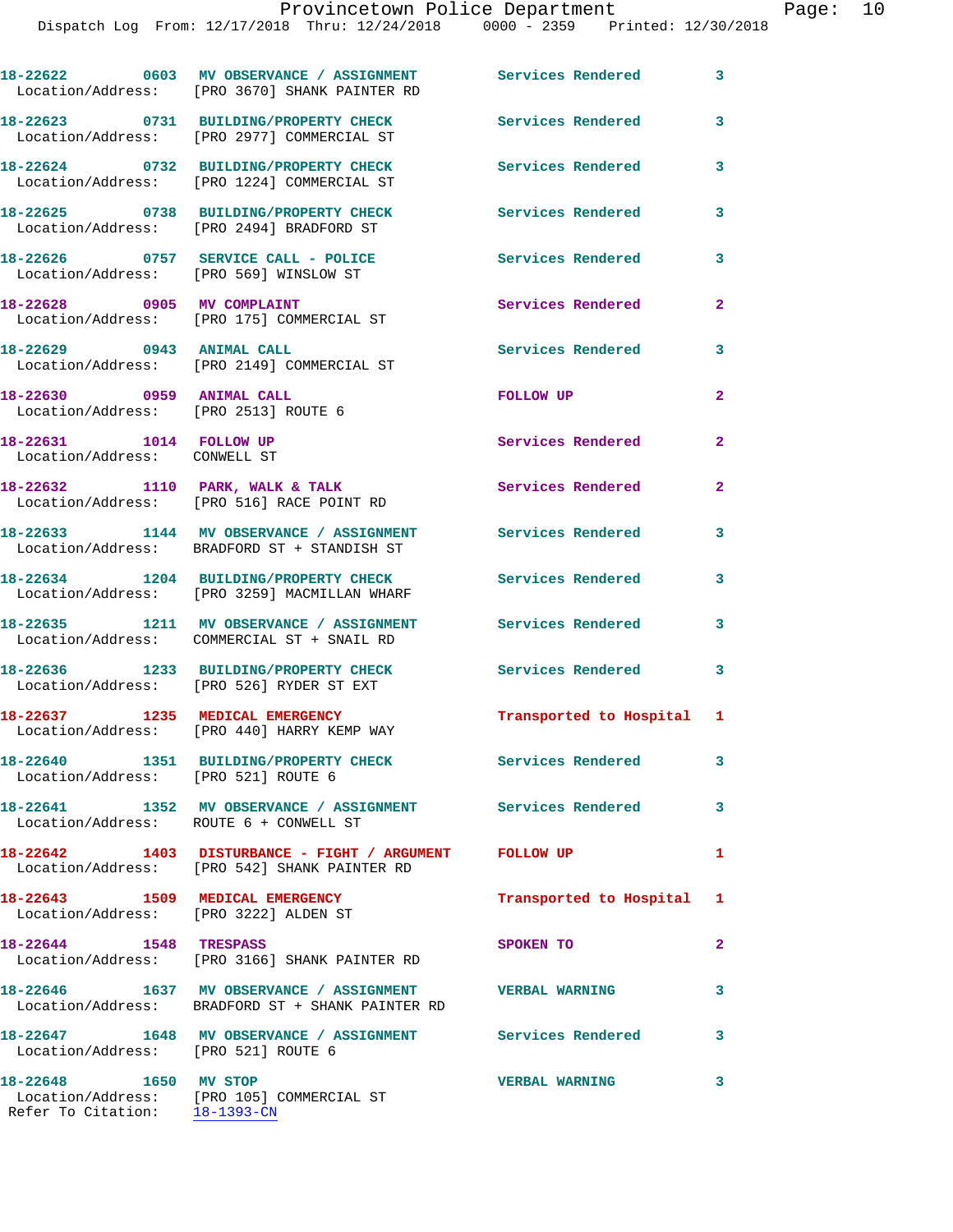| Provincetown Police Department |  |  |  |  |  |  |  |  |  |  |  |  |  |  |  |  |  |  |  |  |  |  |  |  |  |  |  |  |  |  |  |  |  |  |  |  |  |  |  |  |  |  |  |  |  |  |  |  |  |  |  |  |  |  |  |  |  |  |  |  |  |  |  |  |  |  |  |  |  |  |  |  |  |  |  |  |  |  |  |  |  |  |  |  |  |  |  |  |  |  |  |  |  |  |  |  |  |  |  |  |  |  |  |  |  |  |  |  |  |  |  |  |  |  |  |  |  |  |  |  |  |  |  |  |  |  |  |  |  |  |  |  |  |  |  |  |  |  |  |  |  |  |  |  |  |  |
|--------------------------------|--|--|--|--|--|--|--|--|--|--|--|--|--|--|--|--|--|--|--|--|--|--|--|--|--|--|--|--|--|--|--|--|--|--|--|--|--|--|--|--|--|--|--|--|--|--|--|--|--|--|--|--|--|--|--|--|--|--|--|--|--|--|--|--|--|--|--|--|--|--|--|--|--|--|--|--|--|--|--|--|--|--|--|--|--|--|--|--|--|--|--|--|--|--|--|--|--|--|--|--|--|--|--|--|--|--|--|--|--|--|--|--|--|--|--|--|--|--|--|--|--|--|--|--|--|--|--|--|--|--|--|--|--|--|--|--|--|--|--|--|--|--|--|--|--|--|
|--------------------------------|--|--|--|--|--|--|--|--|--|--|--|--|--|--|--|--|--|--|--|--|--|--|--|--|--|--|--|--|--|--|--|--|--|--|--|--|--|--|--|--|--|--|--|--|--|--|--|--|--|--|--|--|--|--|--|--|--|--|--|--|--|--|--|--|--|--|--|--|--|--|--|--|--|--|--|--|--|--|--|--|--|--|--|--|--|--|--|--|--|--|--|--|--|--|--|--|--|--|--|--|--|--|--|--|--|--|--|--|--|--|--|--|--|--|--|--|--|--|--|--|--|--|--|--|--|--|--|--|--|--|--|--|--|--|--|--|--|--|--|--|--|--|--|--|--|--|

Page: 11

 Dispatch Log From: 12/17/2018 Thru: 12/24/2018 0000 - 2359 Printed: 12/30/2018 **18-22649 1707 MV STOP VERBAL WARNING 3**  Location/Address: [PRO 105] COMMERCIAL ST Refer To Citation: 18-1394-CN **18-22650 1733 PARK, WALK & TALK Services Rendered 2**  Location/Address: [PRO 204] COMMERCIAL ST **18-22651 1738 PARK, WALK & TALK Services Rendered 2**  Location/Address: [PRO 539] SHANK PAINTER RD **18-22653 1844 MV OBSERVANCE / ASSIGNMENT Services Rendered 3**  Location/Address: [PRO 2518] ROUTE 6 **18-22654 2010 MV OBSERVANCE / ASSIGNMENT Services Rendered 3**  Location/Address: [PRO 2577] BRADFORD ST

**18-22655 2103 MV OBSERVANCE / ASSIGNMENT Services Rendered 3**  Location/Address: HOWLAND ST + BRADFORD ST **18-22656 2156 ASSIST CITIZEN SPOKEN TO 3**  Location/Address: [PRO 3222] ALDEN ST

18-22657 2352 SUSPICIOUS ACTIVITY GONE ON ARRIVAL 2 1 Location/Address: [PRO 1403] NELSON AVE

**For Date: 12/22/2018 - Saturday**

|                                 | 18-22658 0004 BUILDING/PROPERTY CHECK BLDG/PROP Checked/Secure 3<br>Location/Address: [PRO 413] CONWELL ST         |                            |                         |
|---------------------------------|--------------------------------------------------------------------------------------------------------------------|----------------------------|-------------------------|
| 18-22659 0009 MV STOP           | Location/Address: GOSNOLD ST + COMMERCIAL ST                                                                       | <b>Services Rendered</b>   | $\overline{\mathbf{3}}$ |
| Location/Address: COMMERCIAL ST | 18-22660 0018 PARK, WALK & TALK                                                                                    | Services Rendered          | $\overline{2}$          |
|                                 | 18-22661 0024 MV OBSERVANCE / ASSIGNMENT Services Rendered<br>Location/Address: [PRO 2521] ROUTE 6                 |                            | $\overline{3}$          |
|                                 | 18-22662 0024 BUILDING/PROPERTY CHECK<br>Location/Address: [PRO 2483] COMMERCIAL ST                                | <b>Services Rendered</b>   | 3                       |
|                                 | 18-22663 0049 MV OBSERVANCE / ASSIGNMENT Services Rendered<br>Location/Address: JEROME SMITH RD + SHANK PAINTER RD |                            | 3                       |
|                                 | 18-22664 0101 MV OBSERVANCE / ASSIGNMENT Services Rendered<br>Location/Address: [PRO 4136] BRADFORD ST             |                            | 3                       |
|                                 | 18-22666 0155 BUILDING/PROPERTY CHECK<br>Location/Address: [PRO 2206] PILGRIMS LANDING                             | <b>Services Rendered</b>   | $\overline{\mathbf{3}}$ |
|                                 | 18-22667 0223 BUILDING/PROPERTY CHECK BLDG/PROP Checked/Secure 3<br>Location/Address: [PRO 1645] HARRY KEMP WAY    |                            |                         |
|                                 | 18-22668 0223 BUILDING/PROPERTY CHECK<br>Location/Address: [PRO 3430] COMMERCIAL ST                                | BLDG/PROP Checked/Secure 3 |                         |
|                                 | 18-22669 0228 BUILDING/PROPERTY CHECK Services Rendered 3<br>Location/Address: [PRO 75] CAPTAIN BERTIES WAY        |                            |                         |
|                                 | 18-22670 0254 BUILDING/PROPERTY CHECK<br>Location/Address: [PRO 512] PRINCE ST                                     | BLDG/PROP Checked/Secure 3 |                         |
| Refer To Citation: 18-1395-CN   | 18-22671 0330 MV STOP<br>Location/Address: [PRO 413] CONWELL ST                                                    | <b>VERBAL WARNING</b>      | 3                       |

**18-22672 0427 BUILDING/PROPERTY CHECK BLDG/PROP Checked/Secure 3** 

Location/Address: [PRO 530] SHANK PAINTER RD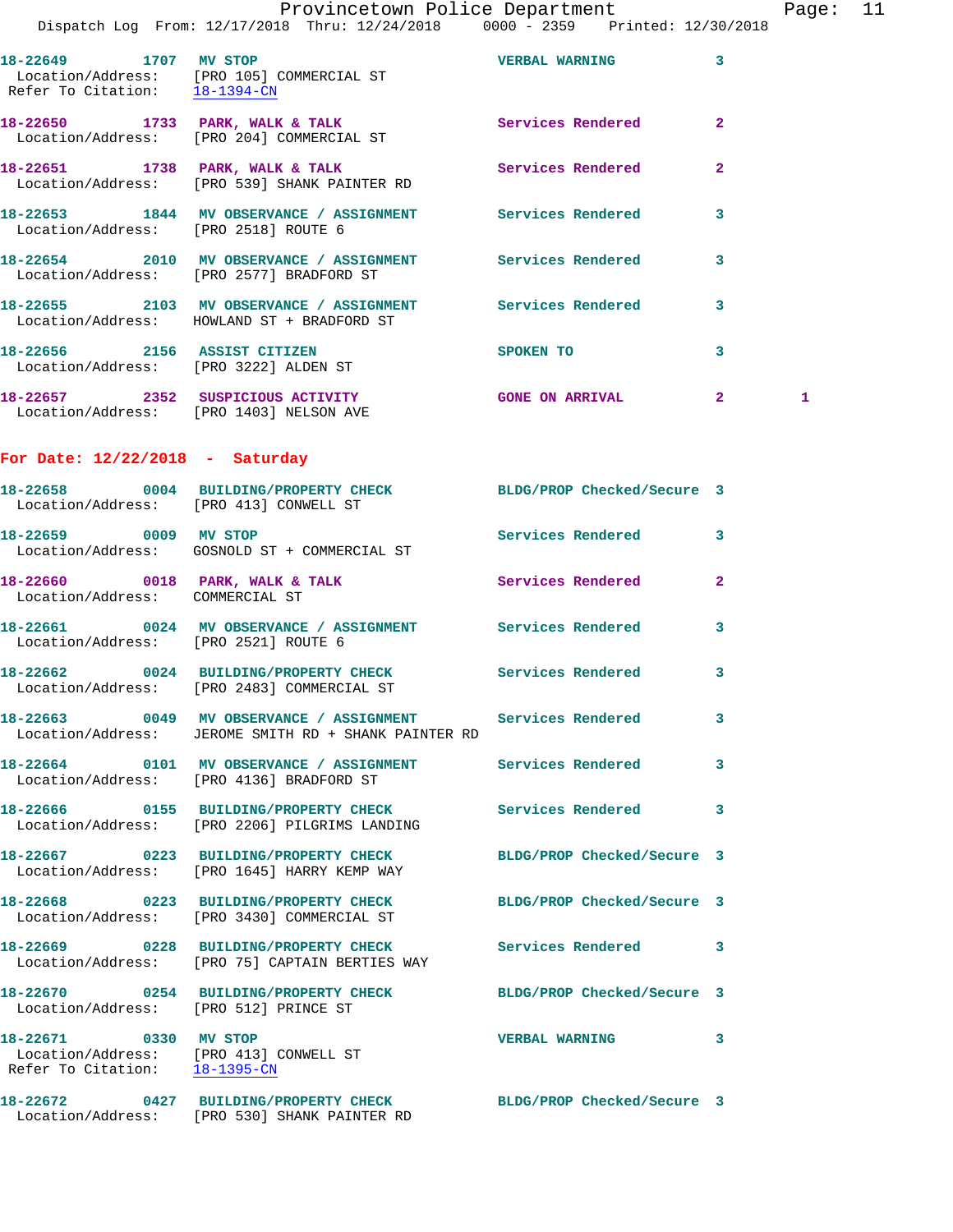|                                                                                                                             | Provincetown Police Department<br>Dispatch Log From: 12/17/2018 Thru: 12/24/2018 0000 - 2359 Printed: 12/30/2018 |                            |                         |
|-----------------------------------------------------------------------------------------------------------------------------|------------------------------------------------------------------------------------------------------------------|----------------------------|-------------------------|
| Location/Address: ROUTE 6 + HOWLAND ST                                                                                      | 18-22673 0508 MV OBSERVANCE / ASSIGNMENT Services Rendered                                                       |                            | 3                       |
|                                                                                                                             | 18-22674 0601 BUILDING/PROPERTY CHECK Services Rendered<br>Location/Address: [PRO 3030] TIN PAN ALLEY RD         |                            | 3                       |
|                                                                                                                             | 18-22675 0732 SUSPICIOUS ACTIVITY<br>Location/Address: [PRO 208] COMMERCIAL ST                                   | SPOKEN TO                  | $\overline{\mathbf{2}}$ |
|                                                                                                                             | 18-22676 0856 BUILDING/PROPERTY CHECK<br>Location/Address: [PRO 4136] BRADFORD ST                                | <b>Services Rendered</b>   | 3                       |
|                                                                                                                             | 18-22677 0917 BUILDING/PROPERTY CHECK<br>Location/Address: [PRO 2493] BRADFORD ST                                | <b>Services Rendered</b>   | 3                       |
| Location/Address: ROUTE 6 + SNAIL RD                                                                                        | 18-22678 0933 MV OBSERVANCE / ASSIGNMENT Services Rendered                                                       |                            | 3                       |
| 18-22679 1000 MV STOP<br>Location/Address: [PRO 2479] ROUTE 6<br>Refer To Citation: T1244287<br>Refer To Citation: T1244288 |                                                                                                                  | <b>Vehicle Towed</b>       | 3                       |
|                                                                                                                             | 18-22680 1026 MEDICAL EMERGENCY<br>Location/Address: [PRO 440] HARRY KEMP WAY                                    | Transported to Hospital    | 1                       |
| 18-22683                                                                                                                    | 1402 BUILDING/PROPERTY CHECK<br>Location/Address: [PRO 3165] RACE POINT RD                                       | BLDG/PROP Checked/Secure 3 |                         |
|                                                                                                                             | 18-22684 1405 PARK, WALK & TALK<br>Location/Address: [PRO 516] RACE POINT RD                                     | Services Rendered          | $\mathbf{2}$            |
|                                                                                                                             | 18-22685 1419 DISTURBANCE - FIGHT / ARGUMENT Services Rendered<br>Location/Address: [PRO 3670] SHANK PAINTER RD  |                            | 1                       |
| Location/Address: [PRO 506] PEARL ST                                                                                        | 18-22686 1438 ASSIST DEPARTMENT / MUTUAL AID Referred to Other Agency 3                                          |                            |                         |
| Location/Address: [PRO 3440] ROUTE 6                                                                                        | 18-22688 1524 MV OBSERVANCE / ASSIGNMENT Services Rendered                                                       |                            | 3                       |
| 18-22689<br>1610 MV STOP<br>Refer To Citation: 18-1396-CN                                                                   | Location/Address: BRADFORD ST + SHANK PAINTER RD                                                                 | <b>VERBAL WARNING</b>      | 3                       |
| 18-22690                                                                                                                    | 1620 PARK, WALK & TALK<br>Location/Address: [PRO 105] COMMERCIAL ST                                              | Services Rendered          | $\mathbf{2}$            |
|                                                                                                                             | 18-22691 1630 BUILDING/PROPERTY CHECK<br>Location/Address: [PRO 165] COMMERCIAL ST                               | BLDG/PROP Checked/Secure 3 |                         |
| 18-22692 1646 ANIMAL CALL                                                                                                   | Location/Address: [PRO 3430] COMMERCIAL ST                                                                       | No Action Required         | 2                       |
| Location/Address: WAREHAM ST                                                                                                |                                                                                                                  | Services Rendered          | 3                       |
| 18-22694 1822 MV STOP<br>Location/Address: [PRO 521] ROUTE 6<br>Refer To Citation: 18-1397-CN                               |                                                                                                                  | <b>VERBAL WARNING</b>      | 3                       |
| 18-22696 1921 HAZARDS<br>Location/Address: [PRO 606] CONWELL ST                                                             |                                                                                                                  | Removed Hazard             | $\mathbf{2}$            |
| 18-22697 2018 MV STOP<br>Location/Address: [PRO 606] CONWELL ST<br>Refer To Citation:                                       | 18-1398-CN                                                                                                       | <b>VERBAL WARNING</b>      | 3                       |
| 18-22698                                                                                                                    | 2104 MV OBSERVANCE / ASSIGNMENT                                                                                  | Services Rendered          | 3                       |

Location/Address: ROUTE 6 + SNAIL RD

Page:  $12$ <sup>8</sup>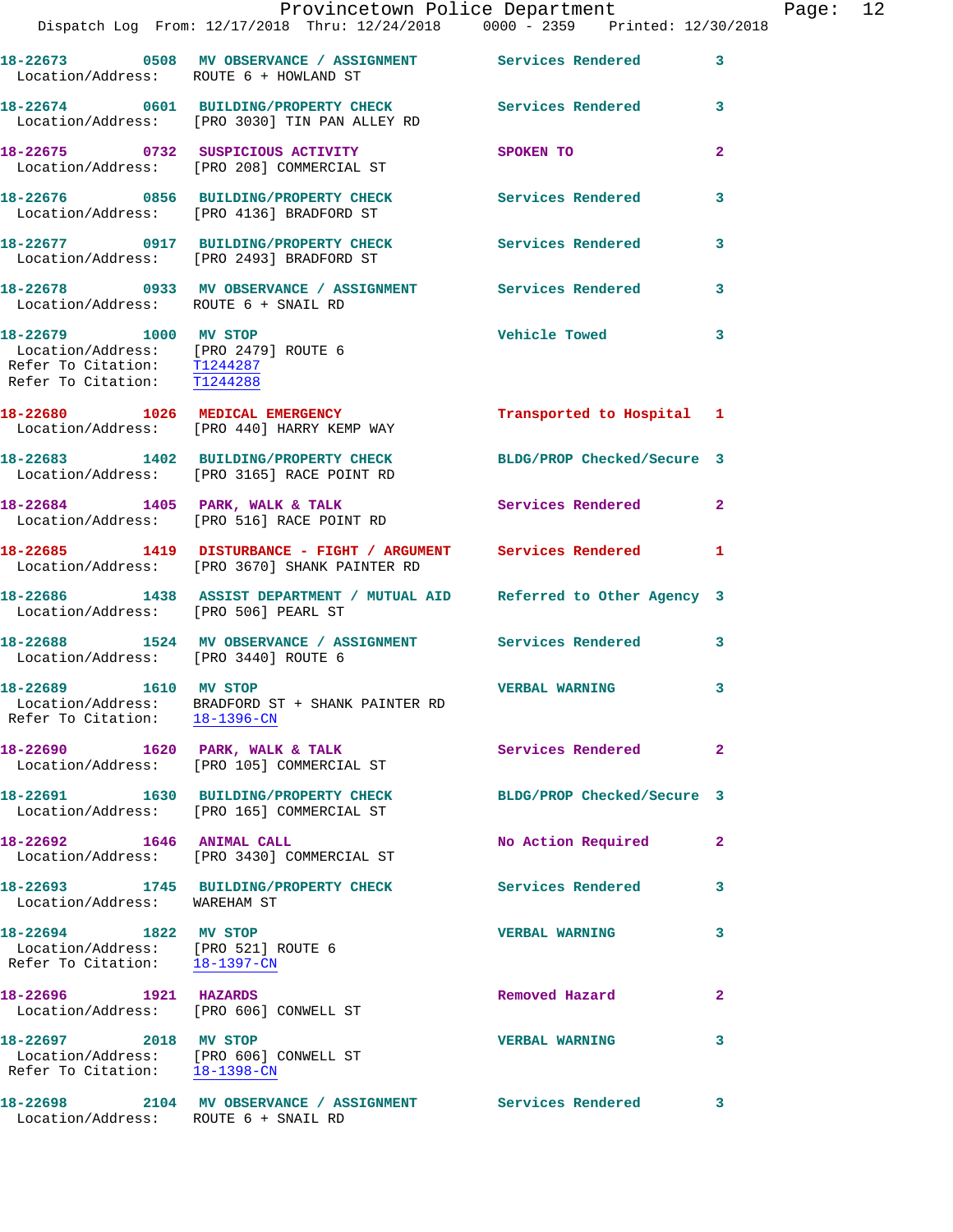|                                                                                                | $D13PQCDII$ $D0q$ $I1UIII$ , $I2/I1/Z010$ $IIIIU$ , $I2/I37/Z010$                                          | $\cup$ $\cup$ $\cup$       |              |
|------------------------------------------------------------------------------------------------|------------------------------------------------------------------------------------------------------------|----------------------------|--------------|
| 18-22699 2118 MV STOP<br>Location/Address: ROUTE 6<br>Refer To Citation: 18-1399-CN            |                                                                                                            | <b>VERBAL WARNING</b>      | 3            |
|                                                                                                | 18-22700 2152 BUILDING/PROPERTY CHECK<br>Location/Address: [PRO 2499] RACE POINT RD                        | Services Rendered 3        |              |
|                                                                                                | 18-22701 2158 BUILDING/PROPERTY CHECK<br>Location/Address: [PRO 1143] WEST VINE ST                         | BLDG/PROP Checked/Secure 3 |              |
|                                                                                                | 18-22702 2200 BUILDING/PROPERTY CHECK<br>Location/Address: [PRO 2490] PROVINCELANDS RD                     | Services Rendered          | 3            |
| 18-22703 2302 911 - GENERAL                                                                    | Location/Address: [PRO 3222] ALDEN ST                                                                      | Services Rendered          | 1            |
|                                                                                                | 18-22704 2349 BUILDING/PROPERTY CHECK<br>Location/Address: [PRO 3259] MACMILLAN WHARF                      | Services Rendered          | 3            |
| 18-22705 2349 MV STOP                                                                          | Location/Address: [PRO 3430] COMMERCIAL ST<br>Refer To Citation: 18-1400-CN                                | <b>VERBAL WARNING</b>      | 3            |
| For Date: 12/23/2018 - Sunday                                                                  |                                                                                                            |                            |              |
|                                                                                                | 18-22706 0011 BUILDING/PROPERTY CHECK BLDG/PROP Checked/Secure 3<br>Location/Address: [PRO 554] TREMONT ST |                            |              |
|                                                                                                | 18-22707 0027 MV OBSERVANCE / ASSIGNMENT Services Rendered<br>Location/Address: ROUTE 6 + SNAIL RD         |                            | $\mathbf{3}$ |
|                                                                                                | 18-22708 0031 MV OBSERVANCE / ASSIGNMENT Services Rendered<br>Location/Address: BRADFORD ST + HOWLAND ST   |                            | 3            |
| 18-22709 0032 MV STOP<br>Refer To Citation: 18-1401-CN                                         | Location/Address: MILLER HILL RD + BRADFORD ST                                                             | <b>VERBAL WARNING</b>      | 3            |
| 18-22710 0042 MV STOP<br>Location/Address: [PRO 2513] ROUTE 6<br>Refer To Citation: 18-1402-CN |                                                                                                            | <b>VERBAL WARNING</b>      | 3            |
| 18-22711<br>Location/Address: SANDY HILL LN                                                    | 0046 MEDICAL EMERGENCY                                                                                     | Services Rendered          | ı,           |
|                                                                                                | 18-22712 0130 MV OBSERVANCE / ASSIGNMENT Services Rendered<br>Location/Address: ROUTE 6 + SNAIL RD         |                            | $\mathbf{3}$ |
|                                                                                                | 18-22713 0146 MEDICAL EMERGENCY<br>Location/Address: [PRO 2645] SHANK PAINTER RD                           | Services Rendered 1        |              |
|                                                                                                | 18-22714 0221 BUILDING/PROPERTY CHECK<br>Location/Address: [PRO 569] WINSLOW ST                            | BLDG/PROP Checked/Secure 3 |              |
|                                                                                                | 18-22715 0240 BUILDING/PROPERTY CHECK<br>Location/Address: [PRO 488] MAYFLOWER ST                          | BLDG/PROP Checked/Secure 3 |              |
|                                                                                                | 18-22716 0344 BUILDING/PROPERTY CHECK<br>Location/Address: [PRO 517] RACE POINT RD                         | BLDG/PROP Checked/Secure 3 |              |
|                                                                                                | 18-22717 0353 BUILDING/PROPERTY CHECK<br>Location/Address: [PRO 515] RACE POINT RD                         | BLDG/PROP Checked/Secure 3 |              |
|                                                                                                | 18-22718 0610 MV OBSERVANCE / ASSIGNMENT Services Rendered<br>Location/Address: ROUTE 6 + SNAIL RD         |                            | 3            |
|                                                                                                | 18-22719 0814 BUILDING/PROPERTY CHECK<br>Location/Address: [PRO 3165] RACE POINT RD                        | <b>Services Rendered</b>   | 3            |
|                                                                                                | 18-22720 0841 MV OBSERVANCE / ASSIGNMENT Services Rendered                                                 |                            | $\mathbf{3}$ |
|                                                                                                |                                                                                                            |                            |              |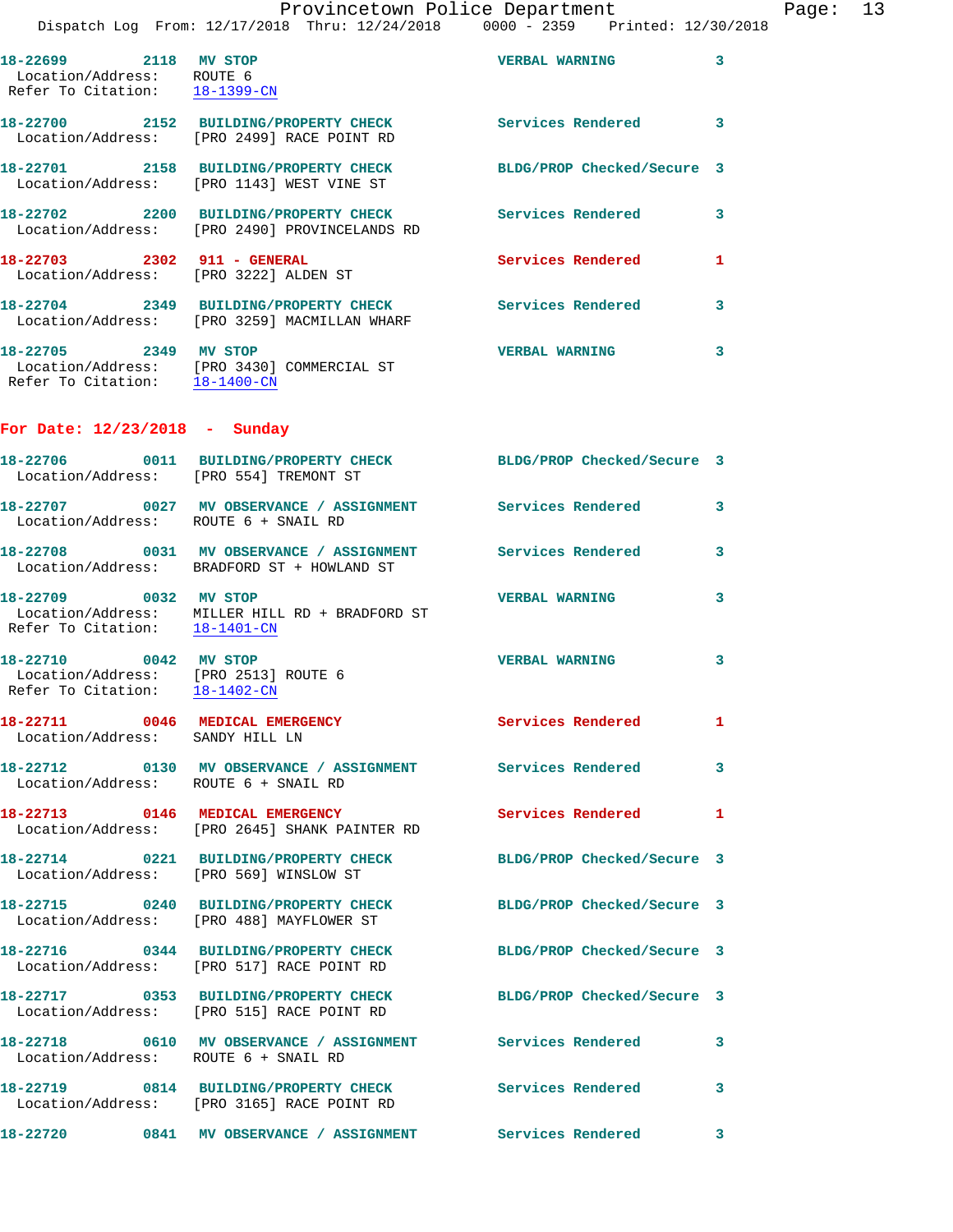|                                                                                                                     | Dispatch Log From: 12/17/2018 Thru: 12/24/2018 0000 - 2359 Printed: 12/30/2018                                  | Provincetown Police Department |                | Page: 14 |  |
|---------------------------------------------------------------------------------------------------------------------|-----------------------------------------------------------------------------------------------------------------|--------------------------------|----------------|----------|--|
| Location/Address: [PRO 3440] ROUTE 6                                                                                |                                                                                                                 |                                |                |          |  |
| 18-22721 0853 MV STOP<br>Location/Address: [PRO 2513] ROUTE 6<br>Refer To Citation: $\frac{18-1403-CN}{18-1403-CN}$ |                                                                                                                 | VERBAL WARNING 3               |                |          |  |
| 18-22723 0918 MV STOP<br>Location/Address: [PRO 2513] ROUTE 6<br>Refer To Citation: 18-1404-CN                      |                                                                                                                 | <b>VERBAL WARNING</b>          | 3              |          |  |
|                                                                                                                     | 18-22724 1003 MEDICAL EMERGENCY<br>Location/Address: [PRO 1161] WINSLOW ST                                      | Transported to Hospital 1      |                |          |  |
| Location/Address: SANDY HILL LN                                                                                     | 18-22725 1008 MEDICAL EMERGENCY                                                                                 | Transported to Hospital 1      |                |          |  |
|                                                                                                                     | 18-22727 1041 MV OBSERVANCE / ASSIGNMENT Services Rendered<br>Location/Address: [PRO 4136] BRADFORD ST          |                                | 3              |          |  |
|                                                                                                                     | 18-22728 1059 PARK, WALK & TALK 1999 Services Rendered<br>Location/Address: [PRO 3317] CEMETERY RD              |                                | $\overline{2}$ |          |  |
|                                                                                                                     | 18-22729 1103 BUILDING/PROPERTY CHECK Services Rendered<br>Location/Address: [PRO 4136] BRADFORD ST             |                                | 3              |          |  |
|                                                                                                                     | 18-22732 1145 BUILDING/PROPERTY CHECK Services Rendered<br>Location/Address: [PRO 2499] RACE POINT RD           |                                | 3              |          |  |
|                                                                                                                     | 18-22733 1145 BUILDING/PROPERTY CHECK Services Rendered<br>Location/Address: [PRO 515] RACE POINT RD            |                                | 3              |          |  |
| Location/Address: [PRO 521] ROUTE 6                                                                                 | 18-22734 1145 BUILDING/PROPERTY CHECK Services Rendered                                                         |                                | $\mathbf{3}$   |          |  |
|                                                                                                                     | 18-22735 1201 BUILDING/PROPERTY CHECK<br>Location/Address: [PRO 2499] RACE POINT RD                             | BLDG/PROP Checked/Secure 3     |                |          |  |
|                                                                                                                     | 18-22736 1201 BUILDING/PROPERTY CHECK BLDG/PROP Checked/Secure 3<br>Location/Address: [PRO 3165] RACE POINT RD  |                                |                |          |  |
|                                                                                                                     | 18-22737 1219 MV HIT & RUN<br>Location/Address: [PRO 2559] COMMERCIAL ST                                        | <b>FOLLOW UP</b>               | 2              |          |  |
| Location/Address: [PRO 37] BRADFORD ST                                                                              | 18-22738                1306     MV  OBSERVANCE  /  ASSIGNMENT                   Services  Rendered             |                                | 3              |          |  |
|                                                                                                                     | 18-22740 1554 MV OBSERVANCE / ASSIGNMENT Services Rendered<br>Location/Address: [PRO 3430] COMMERCIAL ST        |                                | 3              |          |  |
|                                                                                                                     | 18-22741 1610 BUILDING/PROPERTY CHECK Services Rendered<br>Location/Address: [PRO 2490] PROVINCELANDS RD        |                                | $\mathbf{3}$   |          |  |
|                                                                                                                     | 18-22742 1626 PARK, WALK & TALK<br>Location/Address: [PRO 105] COMMERCIAL ST                                    | <b>Services Rendered</b>       | $\mathbf{2}$   |          |  |
|                                                                                                                     | 18-22744 1822 ASSIST DEPARTMENT / MUTUAL AID Services Rendered<br>Location/Address: [PRO 2490] PROVINCELANDS RD |                                | 3              |          |  |
|                                                                                                                     | 18-22745 1840 DISTURBANCE - FIGHT / ARGUMENT<br>Location/Address: [PRO 3908] COMMERCIAL ST                      | <b>Services Rendered</b>       | 1              |          |  |
|                                                                                                                     | 18-22747 2032 BUILDING/PROPERTY CHECK<br>Location/Address: CEMETERY RD + WAREHAM ST                             | Services Rendered              | 3              |          |  |
|                                                                                                                     | 18-22748 2037 BUILDING/PROPERTY CHECK<br>Location/Address: [PRO 692] AUNT SUKEYS WAY                            | Services Rendered              | 3              |          |  |
|                                                                                                                     | 18-22749 2041 BUILDING/PROPERTY CHECK<br>Location/Address: [PRO 2540] RACE POINT RD                             | Services Rendered              | 3              |          |  |
|                                                                                                                     |                                                                                                                 | BLDG/PROP Checked/Secure 3     |                |          |  |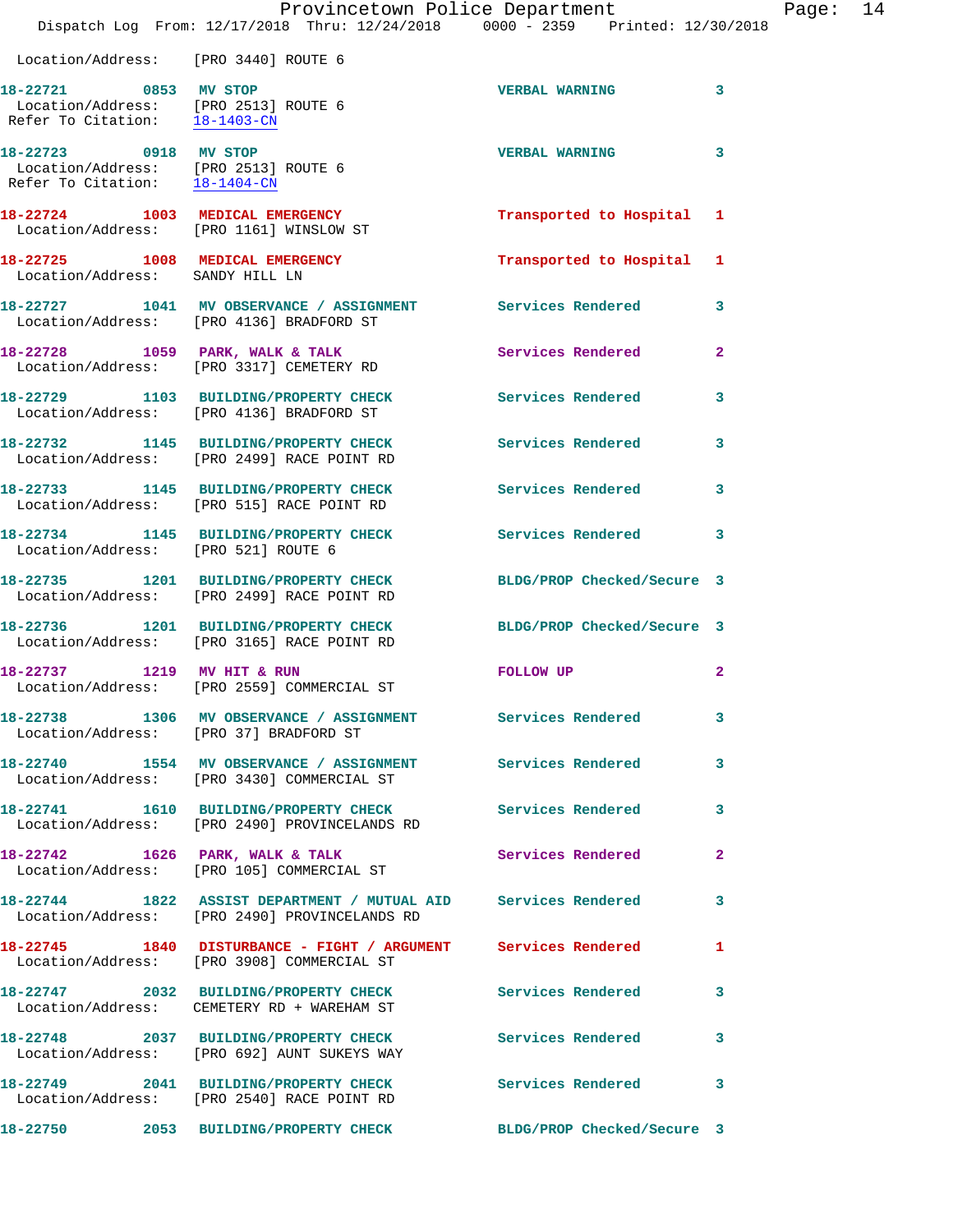|                                                              | Provincetown Police Department<br>Dispatch Log From: 12/17/2018 Thru: 12/24/2018 0000 - 2359 Printed: 12/30/2018  |                            |              |
|--------------------------------------------------------------|-------------------------------------------------------------------------------------------------------------------|----------------------------|--------------|
|                                                              | Location/Address: [PRO 516] RACE POINT RD                                                                         |                            |              |
|                                                              | 18-22751 2102 MV OBSERVANCE / ASSIGNMENT Services Rendered<br>Location/Address: [PRO 2577] BRADFORD ST            |                            | 3            |
|                                                              | 18-22752 2113 BUILDING/PROPERTY CHECK BLDG/PROP Checked/Secure 3<br>Location/Address: [PRO 539] SHANK PAINTER RD  |                            |              |
| 18-22753 2113 MV STOP                                        | Location/Address: BRADFORD ST + STANDISH ST<br>Refer To Citation: $\frac{18-1405-CN}{\sqrt{16}}$                  | <b>VERBAL WARNING</b>      | 3            |
|                                                              | 18-22754 2129 BUILDING/PROPERTY CHECK Services Rendered<br>Location/Address: [PRO 2494] BRADFORD ST               |                            | 3            |
|                                                              | 18-22755 2340 BUILDING/PROPERTY CHECK Services Rendered<br>Location/Address: [PRO 3259] MACMILLAN WHARF           |                            | 3            |
| For Date: $12/24/2018$ - Monday                              |                                                                                                                   |                            |              |
|                                                              | 18-22756 0012 MV OBSERVANCE / ASSIGNMENT Services Rendered<br>Location/Address: BRADFORD ST + HOWLAND ST          |                            | 3            |
|                                                              | 18-22757 0029 BUILDING/PROPERTY CHECK<br>Location/Address: [PRO 1952] COMMERCIAL ST                               | BLDG/PROP Checked/Secure 3 |              |
|                                                              | 18-22758 0052 MV OBSERVANCE / ASSIGNMENT Services Rendered<br>Location/Address: BRADFORD ST + RYDER ST            |                            | 3            |
|                                                              | 18-22759 0131 BUILDING/PROPERTY CHECK<br>Location/Address: [PRO 2540] RACE POINT RD                               | <b>Services Rendered</b>   | 3            |
|                                                              | 18-22760 0143 BUILDING/PROPERTY CHECK<br>Location/Address: [PRO 2977] COMMERCIAL ST                               | BLDG/PROP Checked/Secure 3 |              |
|                                                              | 18-22761 0208 BUILDING/PROPERTY CHECK<br>Location/Address: [PRO 564] BAYBERRY AVE                                 | Services Rendered          | 3            |
|                                                              | 18-22762 0404 BUILDING/PROPERTY CHECK BLDG/PROP Checked/Secure 3<br>Location/Address: [PRO 2898] JEROME SMITH RD  |                            |              |
|                                                              | 18-22763 0503 BUILDING/PROPERTY CHECK BLDG/PROP Checked/Secure 3<br>Location/Address: [PRO 530] SHANK PAINTER RD  |                            |              |
| Location/Address: ROUTE 6 + SNAIL RD                         | 18-22764 0520 MV OBSERVANCE / ASSIGNMENT Services Rendered                                                        |                            | 3            |
| 18-22765 0638 ANIMAL CALL<br>Location/Address: COMMERCIAL ST |                                                                                                                   | No Action Required         | $\mathbf{2}$ |
|                                                              | 18-22766 60715 MV OBSERVANCE / ASSIGNMENT Services Rendered<br>Location/Address: SNAIL RD + COMMERCIAL ST         |                            | 3            |
| Location/Address: ROUTE 6                                    | 18-22767 0722 MV OBSERVANCE / ASSIGNMENT Services Rendered                                                        |                            | 3            |
|                                                              | 18-22768 0736 MEDICAL EMERGENCY<br>Location/Address: [PRO 350] COMMERCIAL ST                                      | Transported to Hospital 1  |              |
|                                                              | 18-22769 0758 BUILDING/PROPERTY CHECK BLDG/PROP Checked/Secure 3<br>Location/Address: [PRO 2206] PILGRIMS LANDING |                            |              |
|                                                              | 18-22771 1026 MV OBSERVANCE / ASSIGNMENT Services Rendered<br>Location/Address: ROUTE 6 + PROVINCELANDS RD        |                            | 3            |
|                                                              | 18-22772 1036 BUILDING/PROPERTY CHECK Services Rendered<br>Location/Address: [PRO 3165] RACE POINT RD             |                            | 3            |
| 18-22773 1048 MV COMPLAINT                                   | Location/Address: PROVINCELANDS RD + ROUTE 6                                                                      | <b>GONE ON ARRIVAL</b>     | $\mathbf{2}$ |

Page: 15